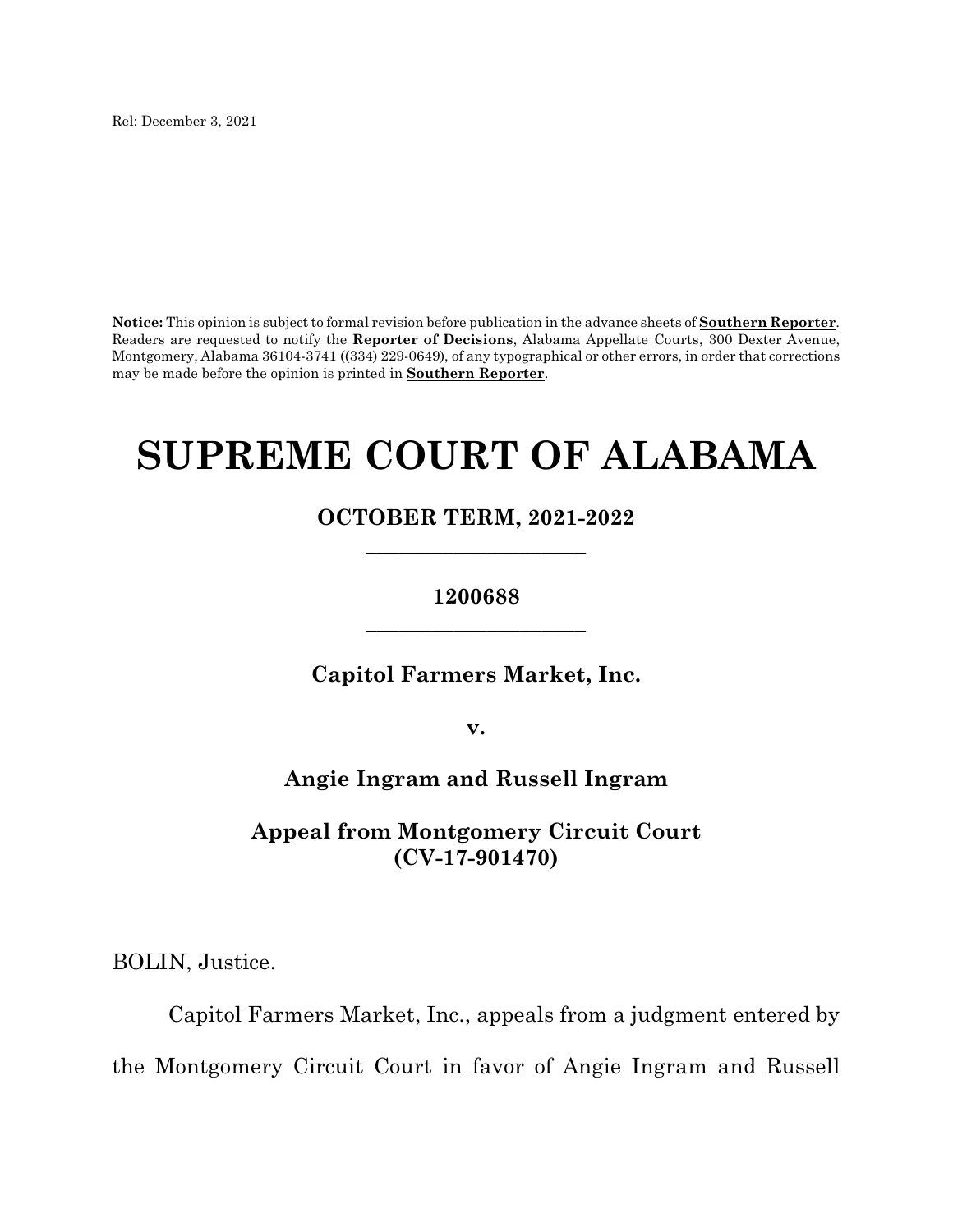Ingram, enforcing certain restrictive covenants on property owned by Capitol Farmers Market that abuts property owned by the Ingrams. This case has previously been before this Court. See Capitol Farmers Market,

Inc. v. Delongchamp, 320 So. 3d 574 (Ala. 2020).<sup>1</sup>

# Facts and Procedural History

The following was set forth in Capitol Farmers Market:

"John Huddleston and Judith B. Huddleston owned certain real property located in Montgomery County, certain parcels of which they conveyed to other persons. In July 1982, the Huddlestons executed and recorded in the Montgomery Probate Court ('the probate court') a 'Declaration of Restrictive Covenants' ('the 1982 Declaration'). The 1982 Declaration particularly described certain of the Huddlestons' property and specifically excepted from that description those portions of the property that had been conveyed to other persons before the 1982 Declaration.

"In pertinent part, the 1982 Declaration provided the following regarding the Huddlestons' property:

<sup>1</sup>Cindy C. Warren Delongchamp was the original plaintiff in this case. This case previously came before this Court on appeal, and we reversed the trial court's judgment and remanded the cause. In the intervening period between the remand and this appeal, the Ingrams acquired the property owned by Delongchamp and were substituted as plaintiffs in this action. All events giving rise to this action occurred while Delongchamp was the owner of one of the subject properties, and the Ingrams are Delongchamp's successors in interest.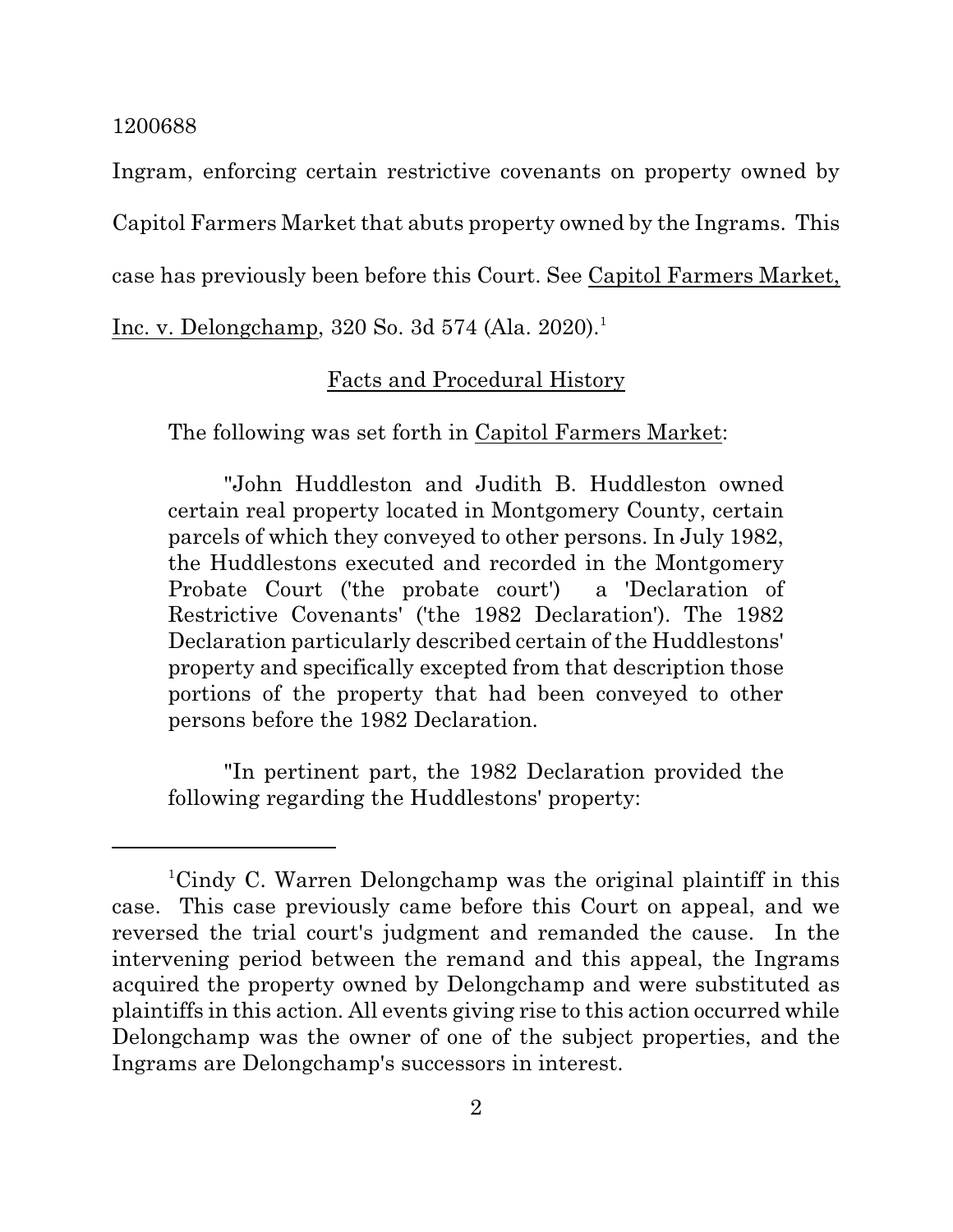" '1. The Subject Property shall not be subdivided into or sold in parcels of less than five (5) acres.

" '2. Only one single-family dwelling of not less than 2,500 square feet heated and cooled shall be erected on each five-acre parcel, which dwelling shall be used solely for residential purposes. In addition:

 $" '$ ....

"' B. No dwelling or accessory building or structure shall be located within 100 feet of the property line ....

" '5. The Owners herein reserve unto themselves, their heirs and assigns, and in unanimous concert with the Grantees of other platted tracts, within this subdivision, their heirs or assigns, the right, by appropriate written instrument, to waive, release, amend or annul any one or more of the foregoing provisions.'

"In 2003, [Cindy C. Warren] Delongchamp[,the Ingrams' predecessor in interest, see note 1, supra] acquired two adjacent parcels of property ('the Delongchamp property'). The parties agree that the Delongchamp property is included within the property described by the 1982 Declaration and is, therefore, burdened by the restrictive covenants noted above. In 2015, Capitol Farmers Market acquired two parcels of property that are adjacent to one another. The parties agree that one of the parcels ('the Capitol Farmers Market property') is included within the property described by the 1982 Declaration. The Capitol Farmers Market property abuts the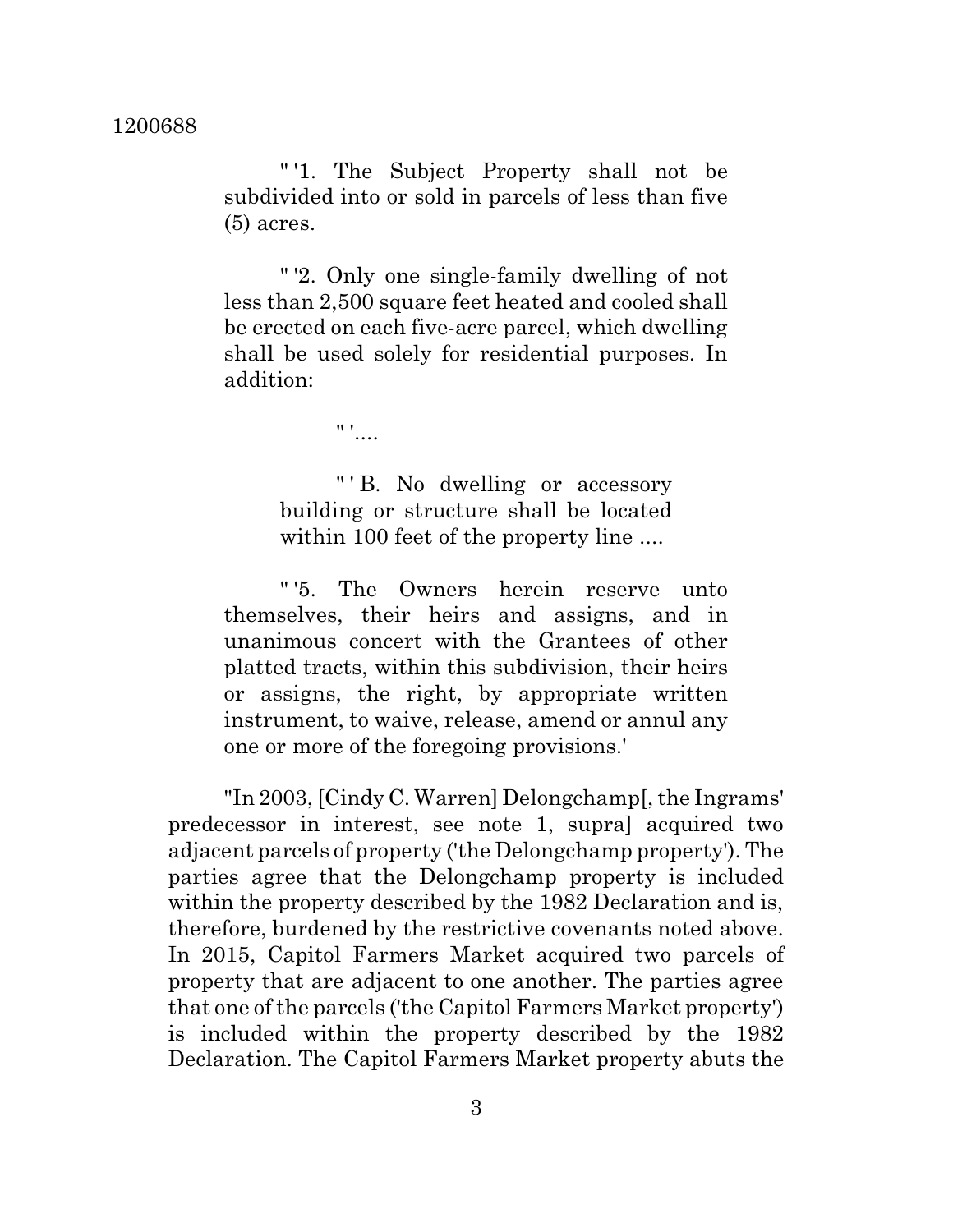Delongchamp property. It is undisputed that the other parcel acquired by Capitol Farmers Market is not subject to the restrictive covenants set out in the 1982 Declaration.

"Near the Delongchamp property and the Capitol Farmers Market property is certain property purchased by Southern Boulevard Corporation, which, the record indicates, is now known as Alfa Properties, Inc. ('Alfa'). It is undisputed that certain of the property owned by Alfa ('the Alfa property') is also burdened by the restrictive covenants set out in the 1982 Declaration.

"In September 2017, Delongchamp filed a complaint in the circuit court that, as amended, sought a declaratory judgment and injunctive relief regarding the Capitol Farmers Market property. Delongchamp alleged that Capitol Farmers Market was planning to 'subdivide the Capitol [Farmers Market p]roperty into a high density residential subdivision with proposed lots being substantially less than the required five (5) acre minimum.' Delongchamp sought a judgment declaring that the Capitol Farmers Market property was encumbered by the restrictive covenants set out in the 1982 Declaration and that Capitol Farmers Market was required to abide by the restrictive covenants on the Capitol Farmers Market property. Delongchamp also sought an injunction restraining Capitol Farmers Market from 'violating' the restrictive covenants set out in the 1982 Declaration 'to include, but not limited to, subdividing the Capitol [Farmers Market] property into lots less than five (5) acres.' Capitol Farmers Market answered Delongchamp's complaint and amended complaint and asserted a separate counterclaim; the counterclaim is not pertinent to this appeal.

"The circuit court entered an order appointing a special master 'to recommend a resolution of all issues.' Capitol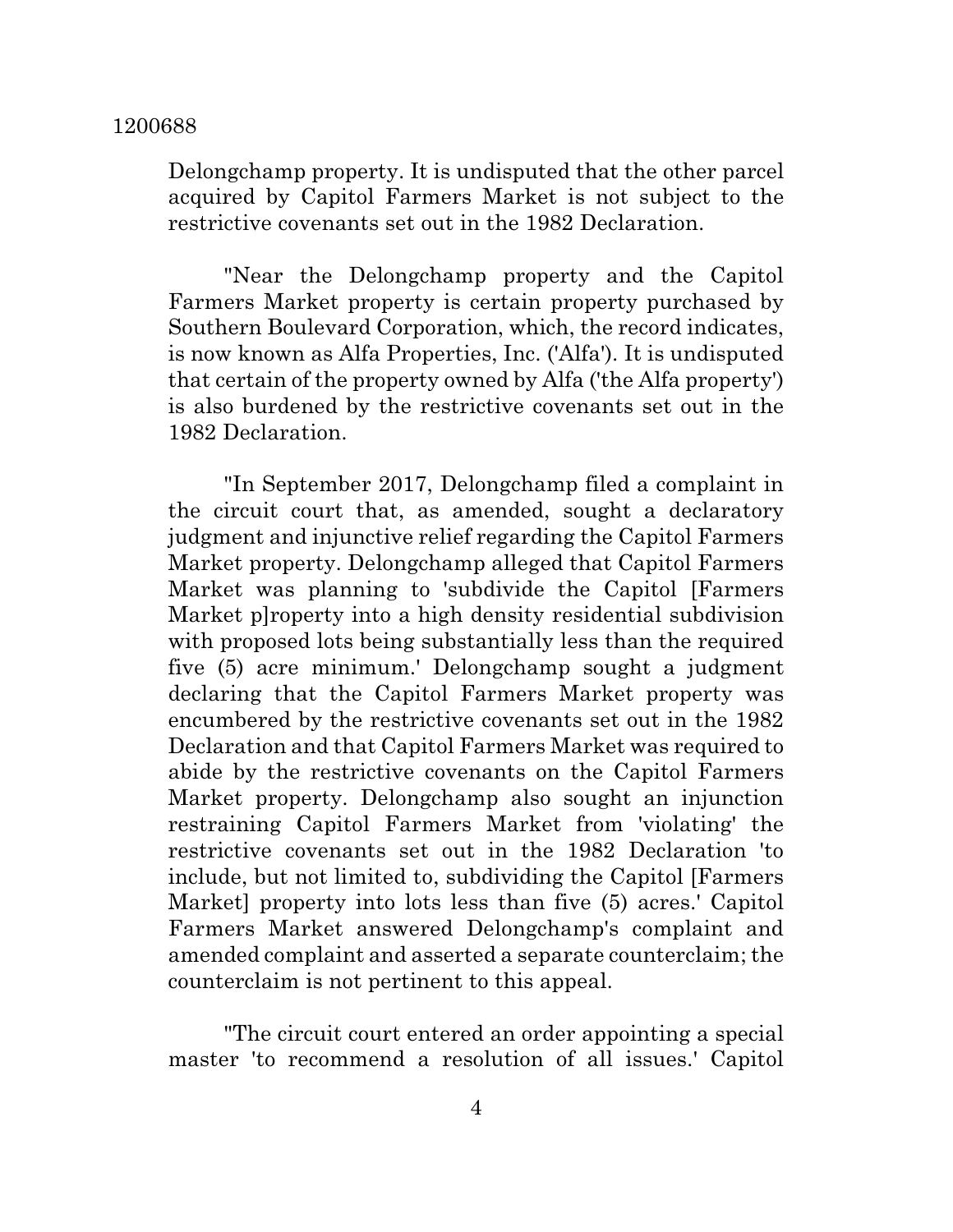Farmers Market later moved for a summary judgment regarding the relief requested in Delongchamp's amended complaint. In January 2019, the special master conducted what he called 'the final hearing.' He stated: 'I will take into account the motion for summary judgment and all the arguments there. But when I rule, it will be final.' The parties presented arguments and evidence, including ore tenus testimony, to the special master at the hearing. In August 2019, the special master filed a report of his findings and his recommendation in the circuit court.

"The circuit court thereafter entered an order, providing, in pertinent part:

" 'Based upon the report and recommendations of the Special Master the Court makes the following findings and enters the Orders as set forth herein:

" ' The relevant facts obtained through these proceedings conclude that the property in question belonging to [Delongchamp], and the property in question belonging to [Capitol Farmers Market], as well as additional property were all subject to a set of restrictions pursuant to the [1982 Declaration] and recorded on July 7, 1982, in the [probate court].

" ' Delongchamp purchased her property by deed recorded on June 23, 200[3], in the [probate court]. At the time the Delongchamp [property] was encumbered by the [1982] Declaration and remains so encumbered to this date.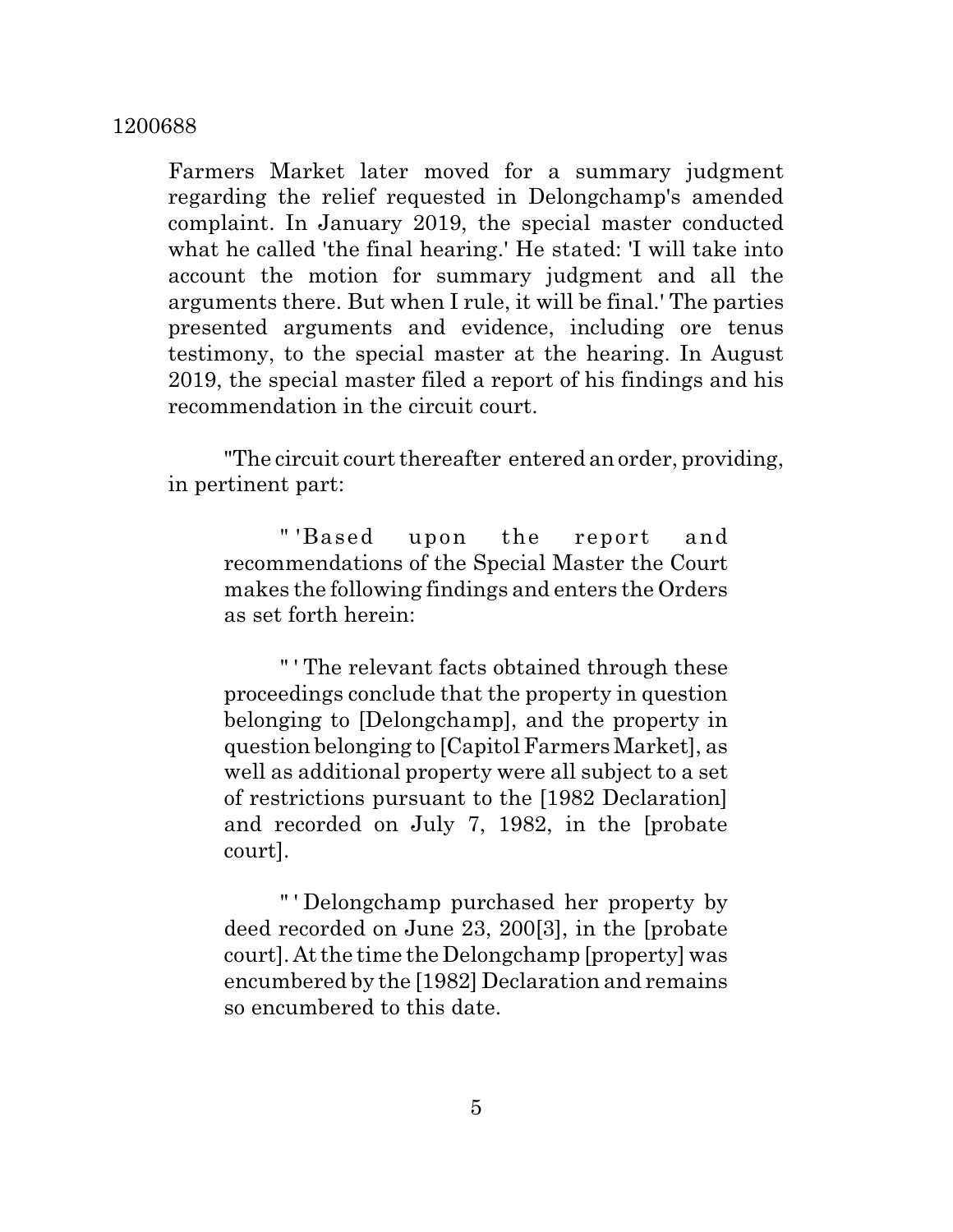" ' Capitol Farmers [Market] purchased its property by deed recorded in the [probate court] on July 2, 2015 .... Prior to the date of the recording of the Capitol Farmers [Market] deed, Judith B. Huddleston, as one of the original Declarants under the [1982] Declaration unilaterally executed a document purporting to be a revocation of the [1982] Declaration. Said document is recorded in the [probate court] ("the Revocation"). At the time of the Revocation, Mrs. Huddleston owned no interest in any of the properties subject to the [1982] Declaration, including but not limited to the Delongchamp [property] and the Capitol Farmers [Market property]. In fact, no property that was originally subject to the [1982] Declaration has ever been released from the encumbrance of the [1982] Declaration prior to, nor since the date of the purported Revocation. ...

" ' Since the time of the execution and recording of the [1982] Declaration, substantial growth has occurred in East Montgomery and in particular along Taylor Road and Vaughn Road in the vicinity of the property in question. However, there has been no change in the use of the restricted properties. ...

" ' The operative portions of the [1982] Declaration applicable to the Capitol Farmers [Market property], the Delongchamp [property], and [a] parcel ... belonging to [Alfa] provide, among other things, as follows: (i) "No dwelling or accessory building or structure shall be located within 100 feet of the property line ..."; (ii) no parcel "shall be subdivided into or sold in parcels of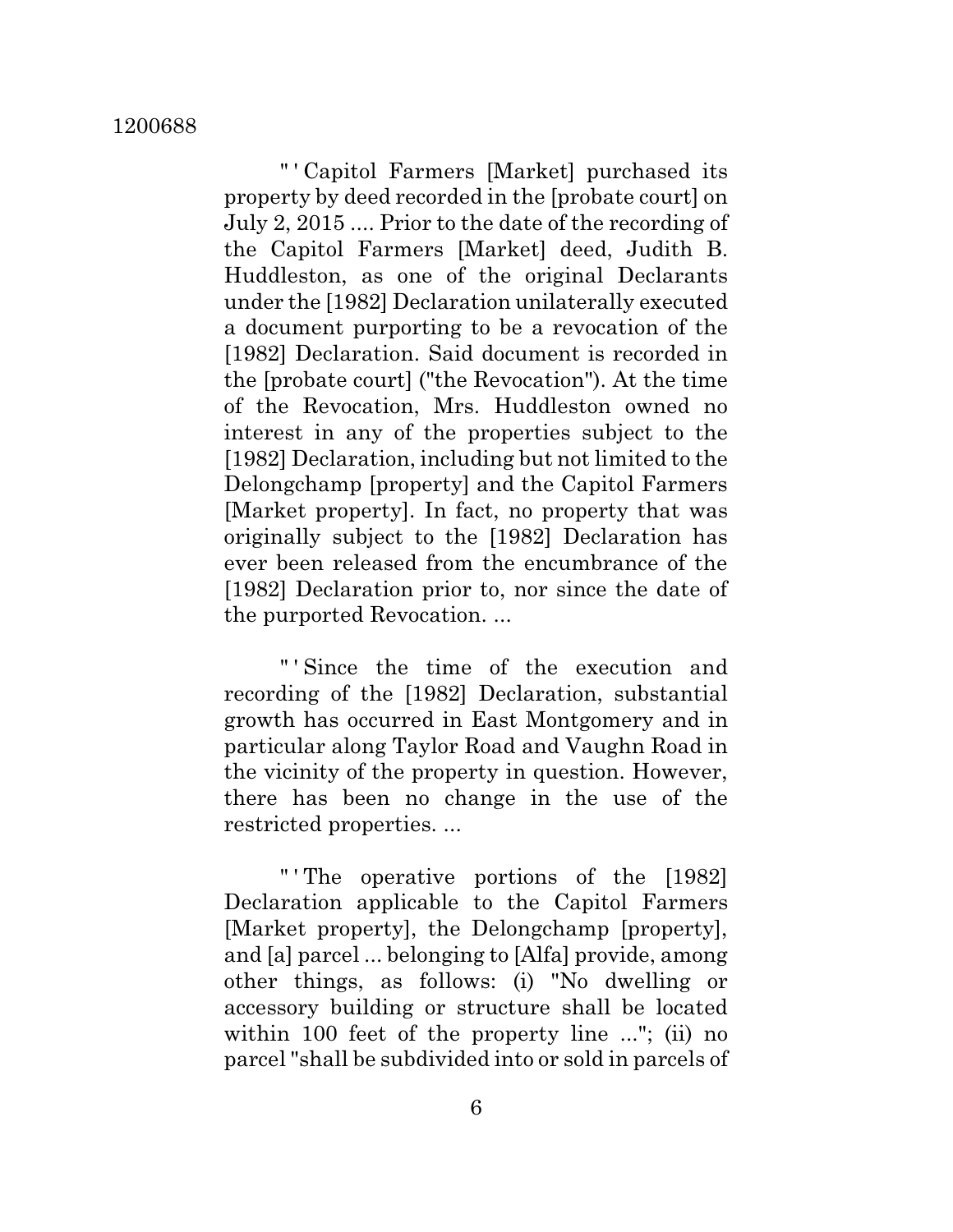less than five (5) acres"; and (iii) any dwelling shall not be less than 2,500 square feet on the property. Section 5 of the [1982] Declaration provided that "the Owners herein reserve unto themselves their heirs and [a]ssigns, and in unanimous concert with the Grantees of other platted tracts with[in] this subdivision, their heirs and assigns, the right, by appropriate written instrument, to waive, release amend or annul any one or more of the foregoing provisions."

" ' Capitol Farmers [Market] proposes to develop the Capitol Farmers [Market property]into more than twenty (20) lots with most of those lots being fifty (50) feet wide and approximately one hundred (100) feet deep. The total number of lots proposed by Capitol Farmers [Market] on the restricted parcel and the adjacent unrestricted parcel is 57....'

"The circuit court's order included lengthy analyses addressing the issues presented. Based on its analyses, the circuit court's order concluded, in relevant part:

" '1. The [1982] Declaration and the terms and restrictions contained therein are not ambiguous, or if ambiguous, the requirements to waive, amend, release or annul such restrictions require the consent of all parties burdened and benefitted by the [1982] Declaration;

" '2. The present owners and properties benefitted and burdened by the [1982] Declaration are [Delongchamp], [Capitol Farmers Market,] and [Alfa] and the Delongchamp [property], the Capitol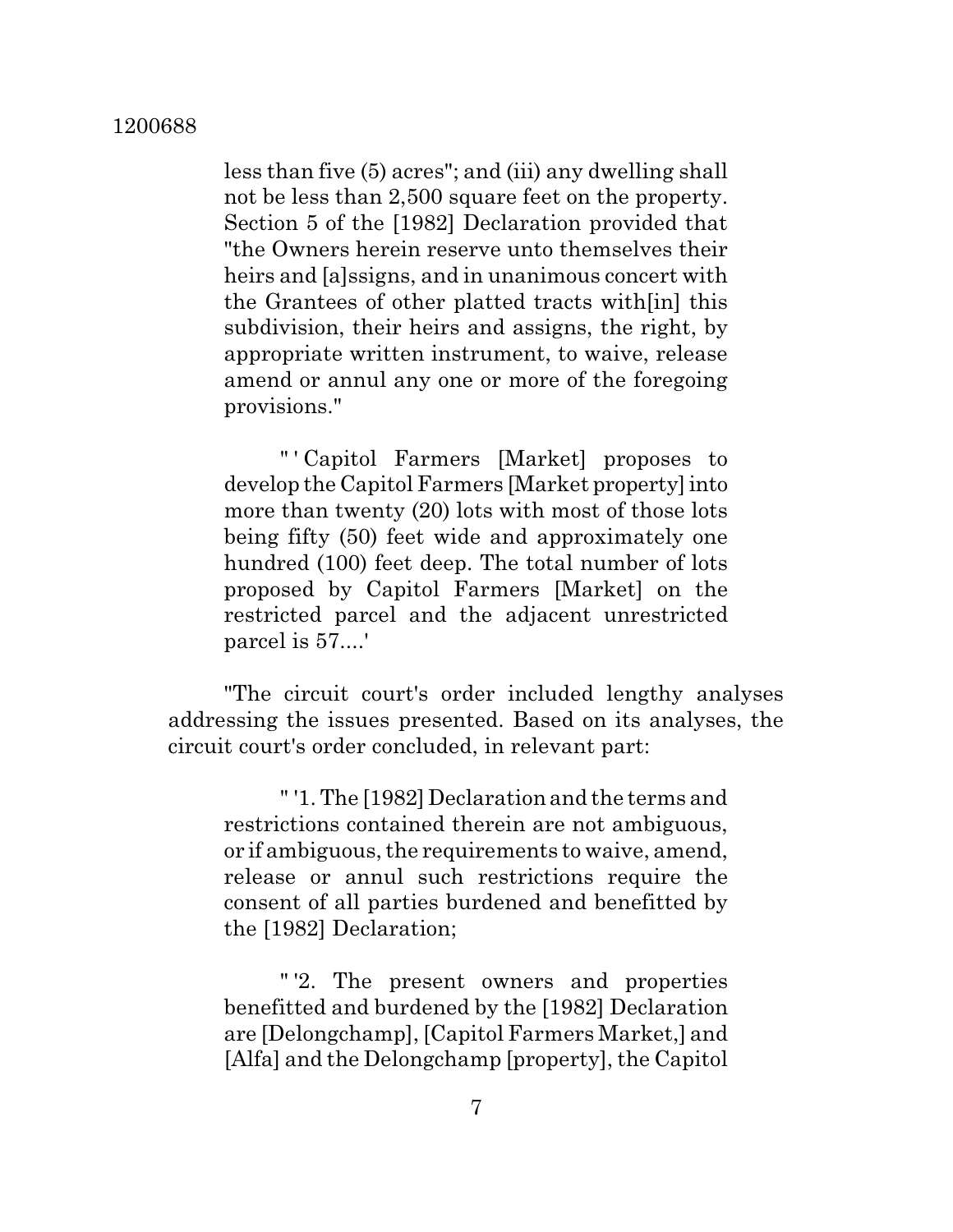Farmers [Market property,] and the properties belonging to [Alfa];

" '3. The attempted waiver of the [1982] Declaration by [Capitol Farmers Market] and ... one of the original "Grantors" was insufficient to waive the application of the restrictions contained in the [1982] Declaration;

" '4. [Delongchamp] purchased the Delongchamp [property] in reliance upon the benefits and burdens of the restrictions contained in the [1982] Declaration;

" '5. There exists no change in condition or use of any of the properties encumbered by the [1982] Declaration which would prohibit or preclude the enforcement of the restrictions against the Capitol Farmers [Market property] or any of the other properties encumbered by the [1982] Declaration;

" '6. The [1982] Declaration continues to encumber the Capitol Farmers [Market property] and the Delongchamp [property] and may be enforced by either party against the property of the other described in the [1982] Declaration ....'

"Capitol Farmers Market thereafter filed a motion, asserting that the circuit court had improperly entered its order without affording Capitol Farmers Market sufficient time and a hearing to object to the special master's recommendation, as contemplated by Rule 53(e)(2), Ala. R. Civ. P. The circuit court granted Capitol Farmers Market's motion and set the matter for a hearing. Capitol Farmers Market thereafter filed objections to the special master's findings and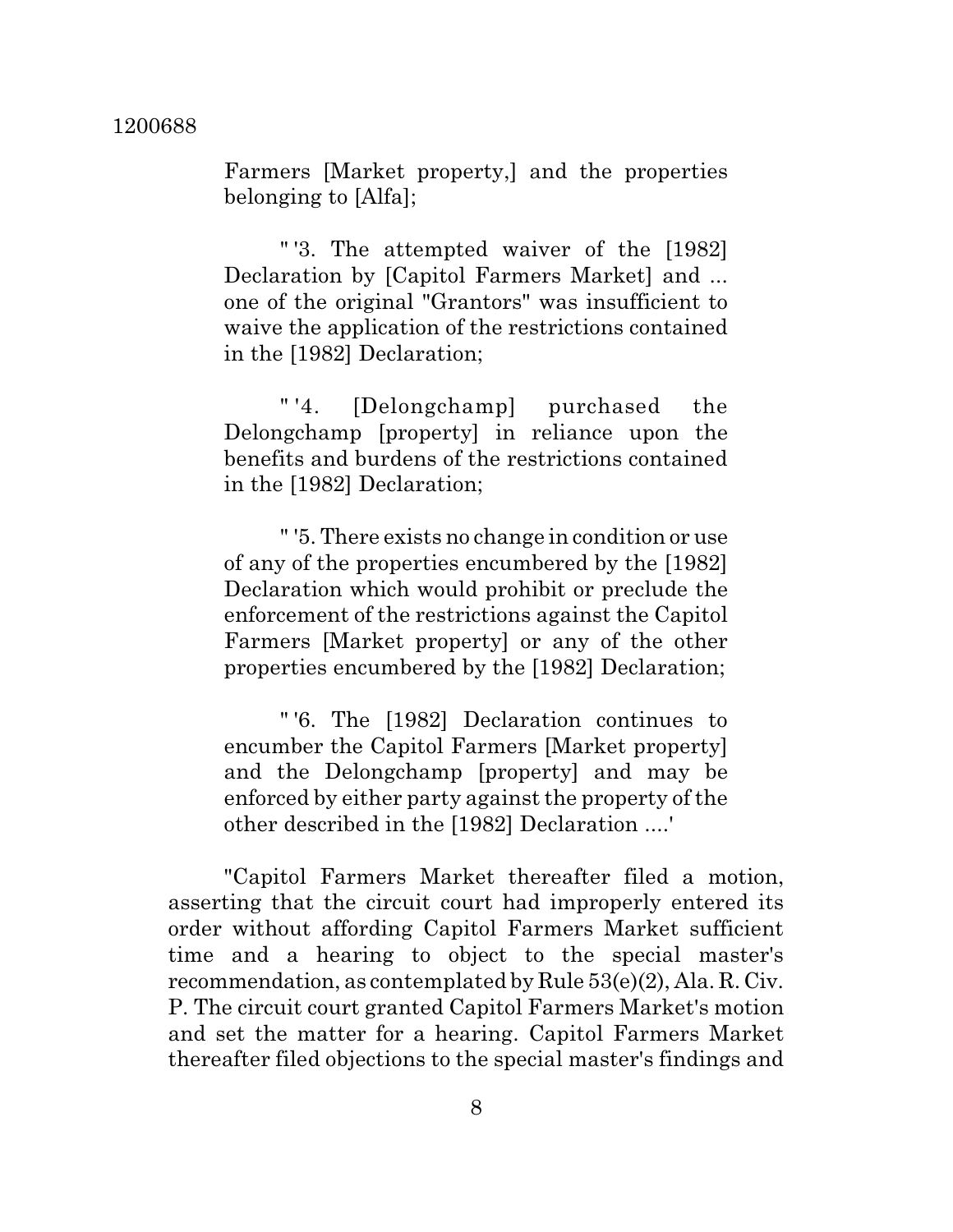recommendations. In September 2019, the circuit court modified its earlier order to dispose of Capitol Farmers Market's counterclaim, which, as noted above, is not pertinent to this appeal. Capitol Farmers Market appeals from the circuit court's final judgment."

320 So. 3d at 575-78. In this opinion, we use the same defined terms and designations we used in this excerpt from Capitol Farmers Market.

This Court held in Capitol Farmers Market that Alfa was a necessary party to the action because it owned property located near the properties owned by Capitol Farmers Market and Delongchamp that was also burdened by the restrictive covenants set out in the 1982 Declaration. Accordingly, this Court reversed the judgment of the circuit court and remanded the case with directions to join Alfa as a necessary party to this action, if feasible, in accordance with Rule 19, Ala. R. Civ. P. Capitol Farmers Market, 320 So. 3d at 583.

On remand, Capitol Farmers Market, on January 5, 2021, moved the circuit court to join Alfa as a party to this action. On January 19, 2021, the circuit court entered an order joining Alfa as a defendant to this action. On March 17, 2021, the Ingrams amended the complaint to add Alfa as a defendant. See note 1, supra. On May 17, 2021, Alfa filed a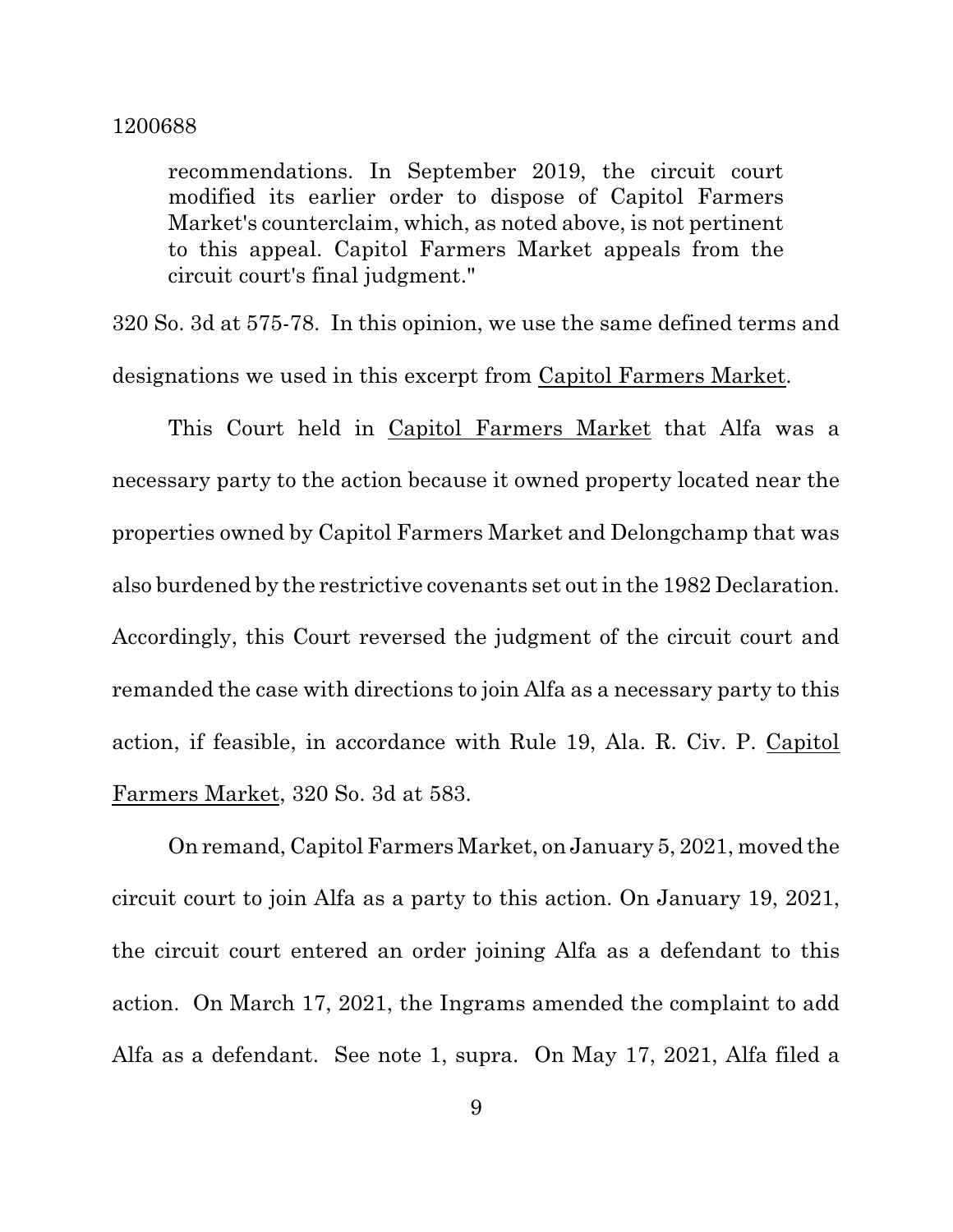notice of consent to be bound by the circuit court's amended final order of September 23, 2019, so that an appeal of that order could be perfected. On May 18, 2021, the circuit court entered an order reinstating the amended final order of September 23, 2019. This appeal followed.

# Standard of Review

In an action tried before a special master "without a jury the [circuit]

court shall accept the master's findings of fact unless clearly erroneous."

Rule 53(e)(2), Ala. R. Civ. P.

"[A] court accepts a master's findings of factin non-jury actions unless clearly erroneous; and to the extent the trial court has adopted the findings of a master, this same standard applies to an appellate review of these findings. ... In essence, a master's report is accorded the same weight as a jury verdict and, therefore, is not to be disturbed unless it is palpably and plainly wrong."

Burgess Mining & Constr. Corp. v. Lees, 440 So. 2d 321, 327 (Ala. 1983).

## Discussion

## I. Whether the Restrictive Covenants are Ambiguous

As stated in the circuit court's final order, Judith Huddleston, one

of the original declarants under the 1982 Declaration, unilaterally

executed a document purporting to be a revocation of the 1982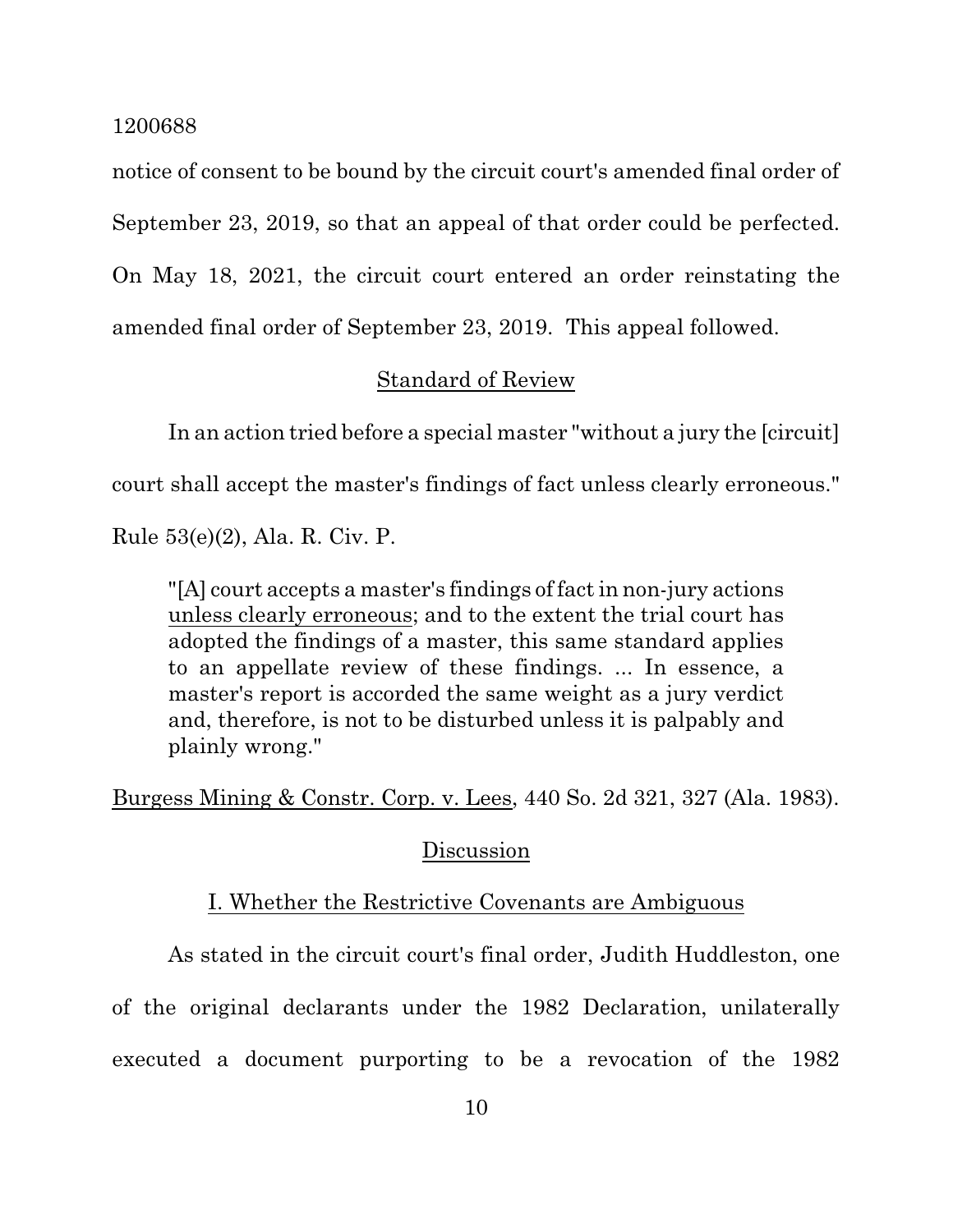Declaration. However, the circuit court determined that, at the time of the purported revocation, Huddleston owned no interest in any of the properties subject to the 1982 Declaration, including the Delongchamp property and the Capitol Farmers Market property.

Capitol Farmers Market initially argues that the revocation provision contained in the 1982 Declaration is ambiguous. Capitol Farmers Market contends that because the revocation provision contained in the 1982 Declaration is ambiguous, the entire 1982 Declaration is void and unenforceable and Judith Huddleston's purported revocation of the 1982 Declaration must be enforced.

The revocation provision contained in the 1982 Declaration provides as follows:

"The Owners herein reserve unto themselves, their heirs and assigns, and in unanimous concert with the Grantees of other platted tracts within this subdivision, their heirs or assigns, the right, by appropriate written instrument, to waive, release, amend or annul any one or more of the foregoing provisions."

Capitol Farmers Market argues that the use of the capitalized term "Grantees" creates an ambiguity. Capitol Farmers Market argues that the Huddlestons, the original grantors who executed the 1982 Declaration,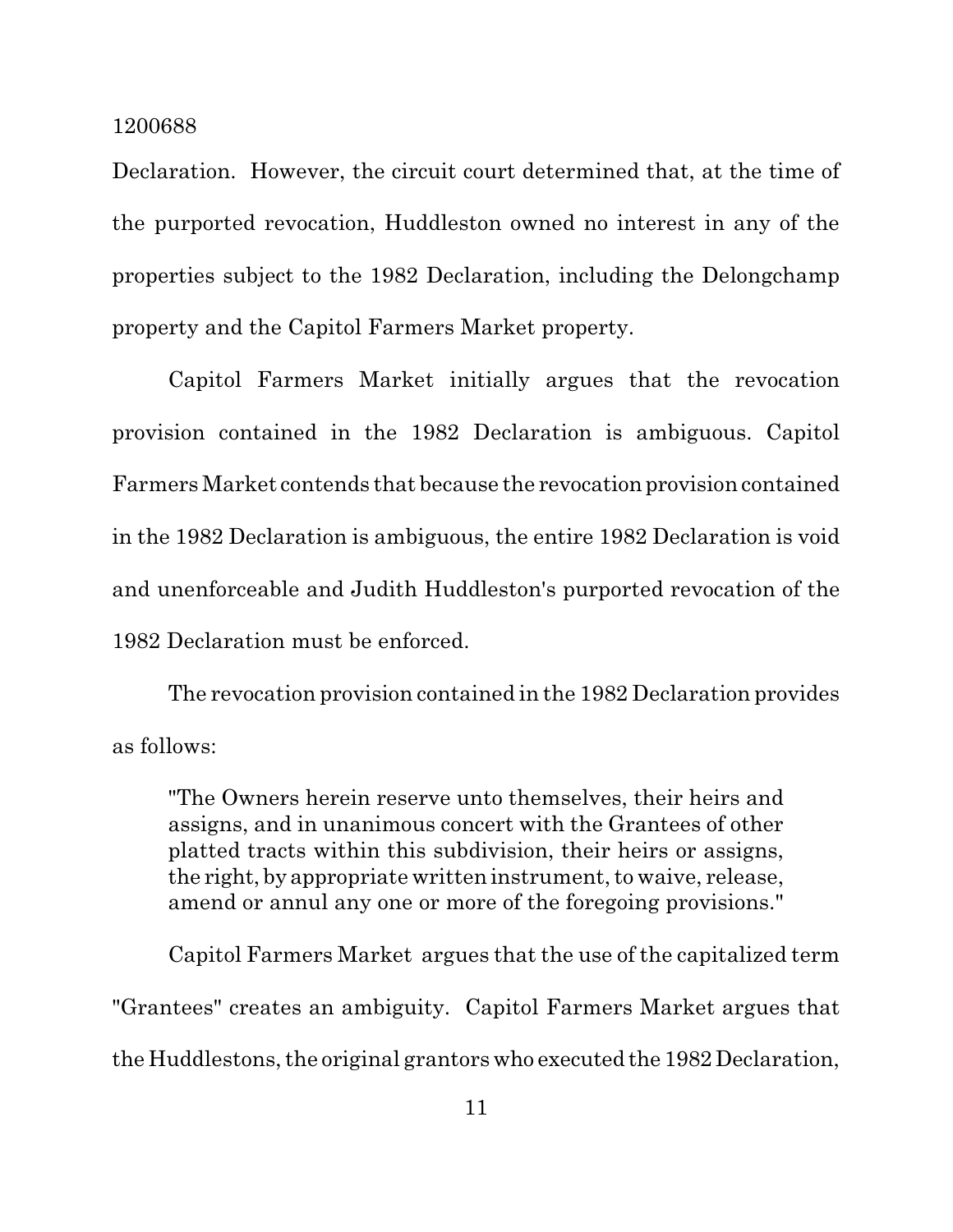went to great lengths to use capitalized first letters when referring to defined terms in the 1982 Declaration, such as, for example, "Owners," "Subject Property," and "Bank." Capitol Farmers Market states that the absence of a definition for the term "Grantees" is inconsistent with the remainder of the 1982 Declaration and creates an ambiguity.

Capitol Farmers Market has provided this Court with no authority demonstrating that the failure to define in a legal instrument a term beginning with a capitalized first letter creates an ambiguity. In fact, the use of an undefined term in a restrictive covenant has been held not to create an ambiguity. Grove Hill Homeowners' Ass'n v. Rice, 43 So. 3d 609, 614 (Ala. Civ. App. 2010). Further, "when the language of a restrictive covenant is not 'of doubtful meaning and ambiguous,' the language of that covenant 'is entitled to be given the effect of its plain and manifest meaning.'" Maxwell v. Boyd, 66 So. 3d 257, 261 (Ala. Civ. App. 2010)(quoting Laney v. Early, 292 Ala. 227, 231-32, 292 So. 2d 103, 107 (1974)). Giving the word "Grantees" its plain and ordinary meaning, it is clear that the word refers to persons to whom the Huddlestons or their successors conveyed parcels of property from the Huddlestons' original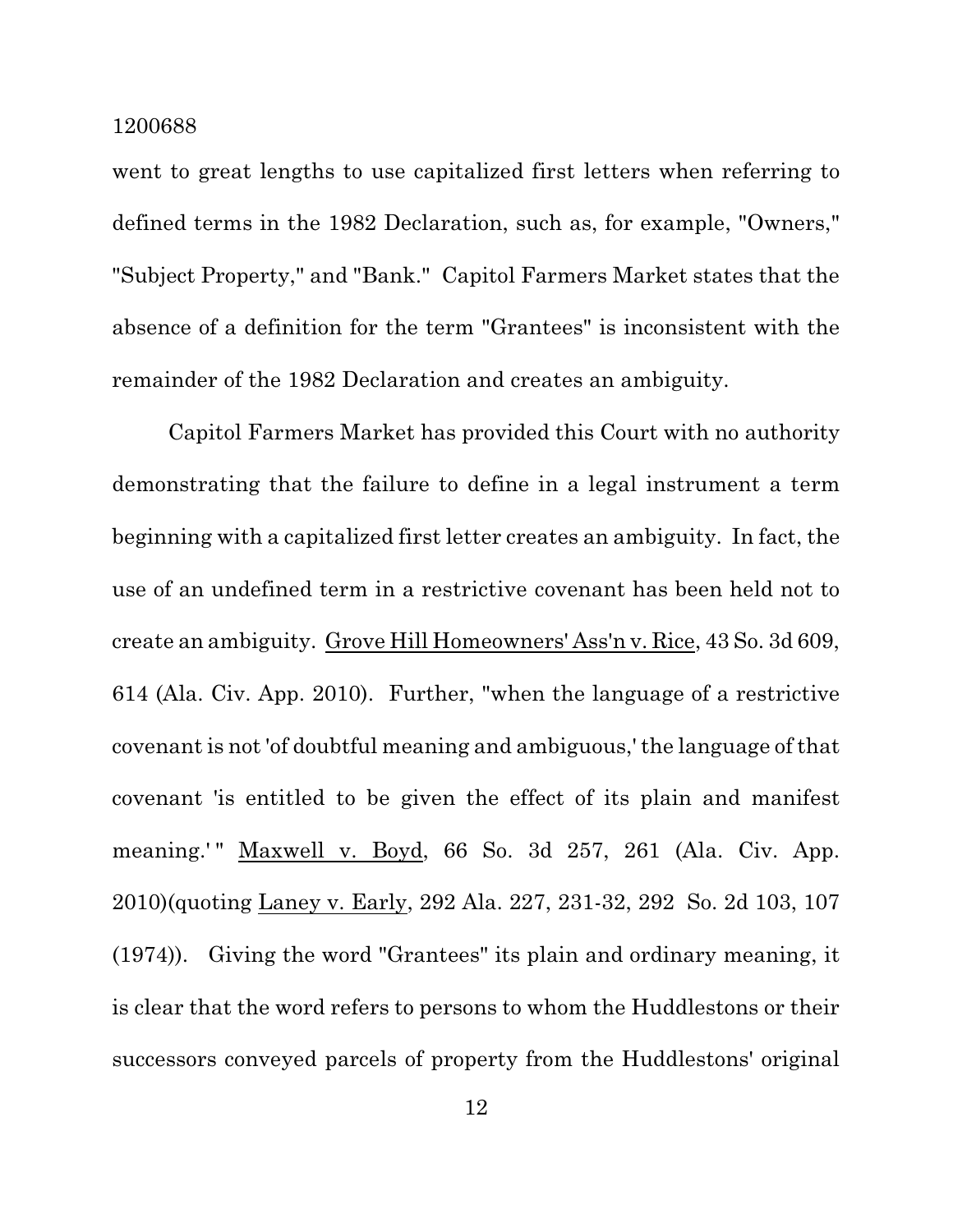tract of property. Thus, we conclude that no ambiguity is created by the use of the undefined term "Grantees" in the revocation provision of the 1982 Declaration.

Capitol Farmers Market next argues that the phrase "Grantees of other platted tracts within this subdivision" creates an ambiguity because, at the time the 1982 Declaration was executed, there were no platted tracts within a subdivision. The circuit court addressed the issue as follows:

"It is without question that the property in question was not at the time platted or subject to a recorded plat. Further, Capitol Farmers [Market] further argues that the reference to the word 'subdivision' is ambiguous as the property has not been subdivided, at least not in terms of filing a plat or map that takes the total restricted property and divides it into various parcels. However, it is without question that the property covered by the [1982] Declaration has been subdivided into various parcels and various owners. Capitol Farmers Market does not consider alternate meanings that could give all the words application within the context of the paragraph. Capitol Farmers [Market] then concludes that the language is therefore ambiguous and should be totally disregarded. In place of the language Capitol Farmers [Market] concludes that the restrictions can be amended with the sole consent of the Declarant and the particular property owner of the parcel seeking to be released from the restrictions. The more consistent interpretation is that the language is not ambiguous but has meaning within the context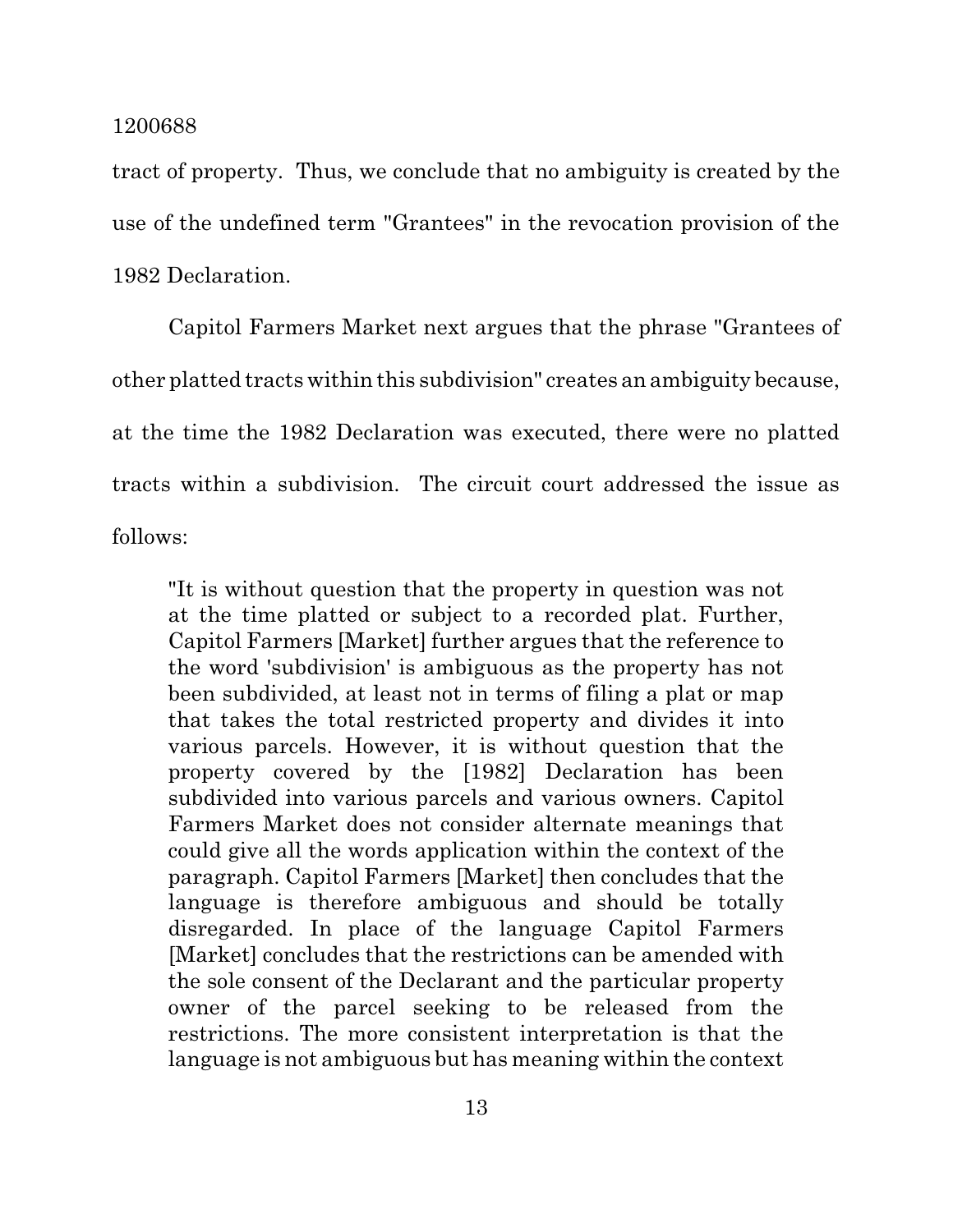of the paragraph in question. The words 'subdivision' and 'plat' are clearly referring to all of the property restricted by the Declaration. The requirement that the Declarant have the unanimous approval of all the owners in the subdivision then would require the consent of the owners of each and every parcel within the restriction."

We agree with the circuit court's analysis and assessment of this issue. Although the property subject to the 1982 Declaration had no "platted tracts within [a] subdivision" when the 1982 Declaration was executed, the Huddlestons' property had been subdivided into various parcels and conveyed to other owners. "[W]here there is a choice between a valid construction and an invalid construction the court has a duty to accept the construction that will uphold, rather than destroy, the contract and that will give effect and meaning to all of its terms." Homes of Legend, Inc. v. McCollough, 776 So. 2d 741, 746 (Ala. 2000). Accordingly, we construe the phrase "Grantees of other platted tractswithinthis subdivision"to include those owners who had been conveyed parcels of property that are burdened by the restrictive covenants contained in the 1982 Declaration.

Based on the foregoing, we conclude that the revocation provision contained in the 1982 Declaration is not ambiguous and does not render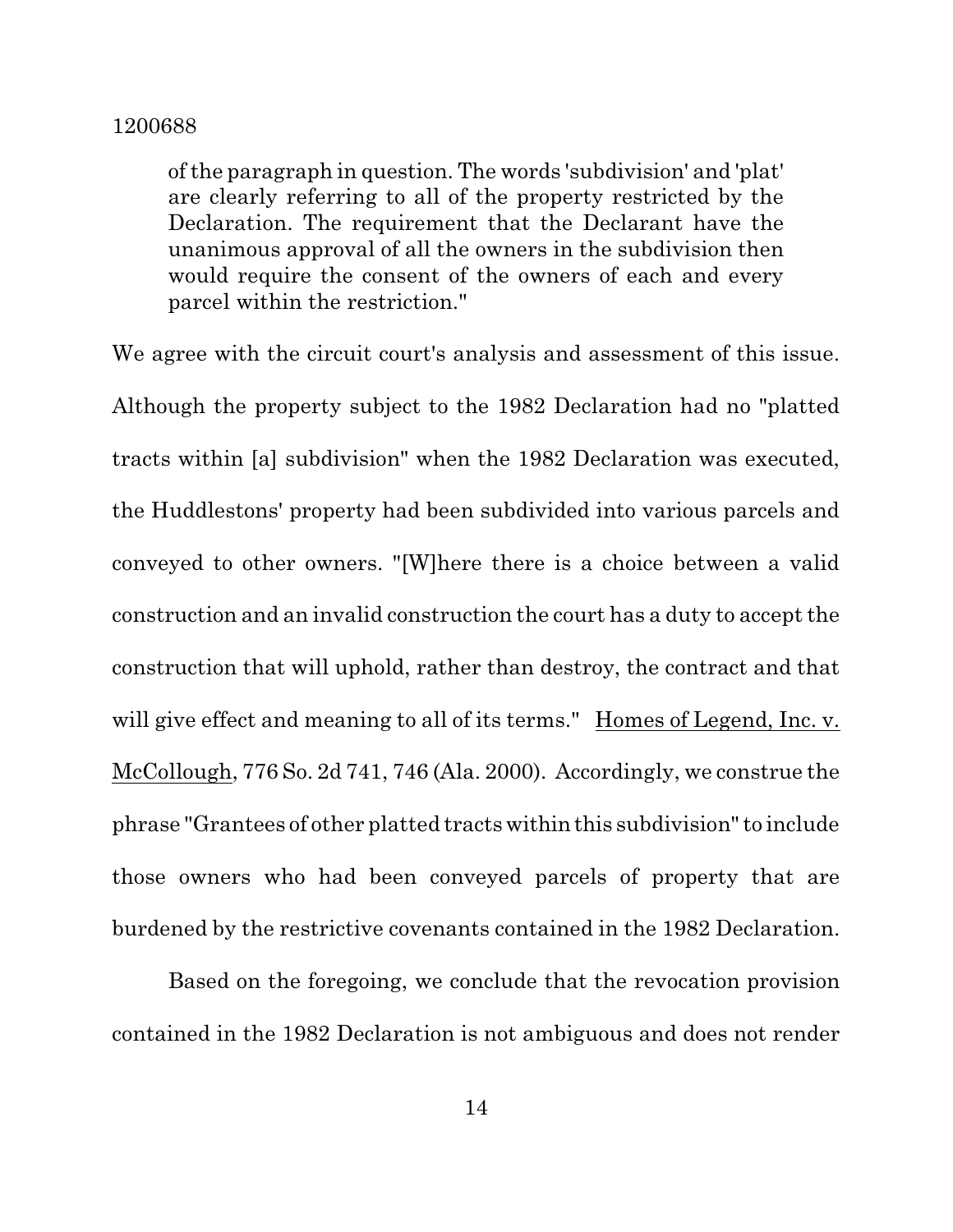the 1982 Declaration, in its entirety, void and unenforceable. Assuming that Judith Huddleston was a proper party to attempt to revoke the restrictive covenants contained in the 1982 Declaration, even though she no longer had an interest in the properties in question, it is clear from the revocation provision contained in the 1982 Declaration that Huddleston would have had to have obtained the approval or consent of the owners of each and every parcel of property burdened by the restrictive covenants. It is undisputed that Huddleston unilaterally purported to revoke the restrictive covenants without the approval or consent of each owner of a parcel of property burdened by the restrictive covenants. Accordingly,the circuit court did not err in finding Huddleston's purported revocation of the restrictive covenants ineffective.

## II. The Applicability of the Change-In-The-Neighborhood Test

Capitol Farmers Market next argues that it should be relieved from the burdens of the restrictive covenants based on the "change-in-theneighborhood" test, because the area in the immediate vicinity of the properties encumbered by the restrictive covenants has changed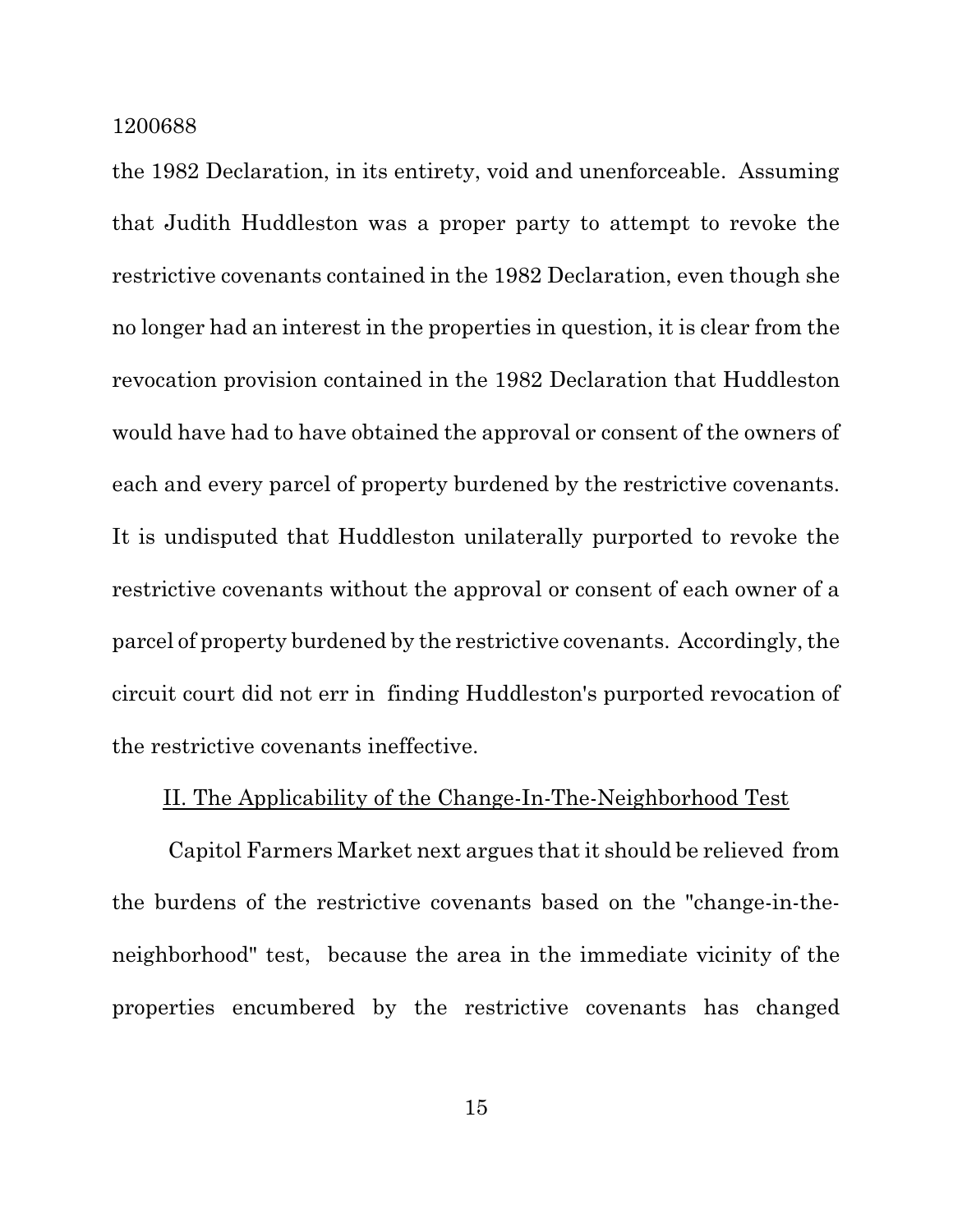drastically over the years due to high-density residential and commercial development.

We initially note that "restrictive covenants are not favored in the law and will therefore be strictly construed by this Court. All doubts must be resolved against the restriction and in favor of free and unrestricted use of the property." Lange v. Scofield, 567 So. 2d 1299, 1301 (Ala. 1990). Under the change-in-the-neighborhood test, "a restrictive covenant will not be enforced if the character of the neighborhood has changed so radically that the original purpose of the covenant can no longer be accomplished." AmSouth Bank, N.A. v. British W. Florida, L.L.C., 988 So. 2d 545, 550 (Ala. Civ. App. 2007). See also Lange, 567 So. 2d at 1301. " 'A change in character of the neighborhood sufficient to defeat a restrictive covenant must have been so great as to clearly neutralize the benefits of the restriction to the point of defeating the object and purpose of the covenant.'" Laney, 292 Ala. at 233, 292 So. 2d at  $108$  (quoting Thompson on Real Property § 3174, p. 20 (1972 Supp.)). Such a change in the nature and condition of the neighborhood "must be determined based on a comparison of its present character with its character when the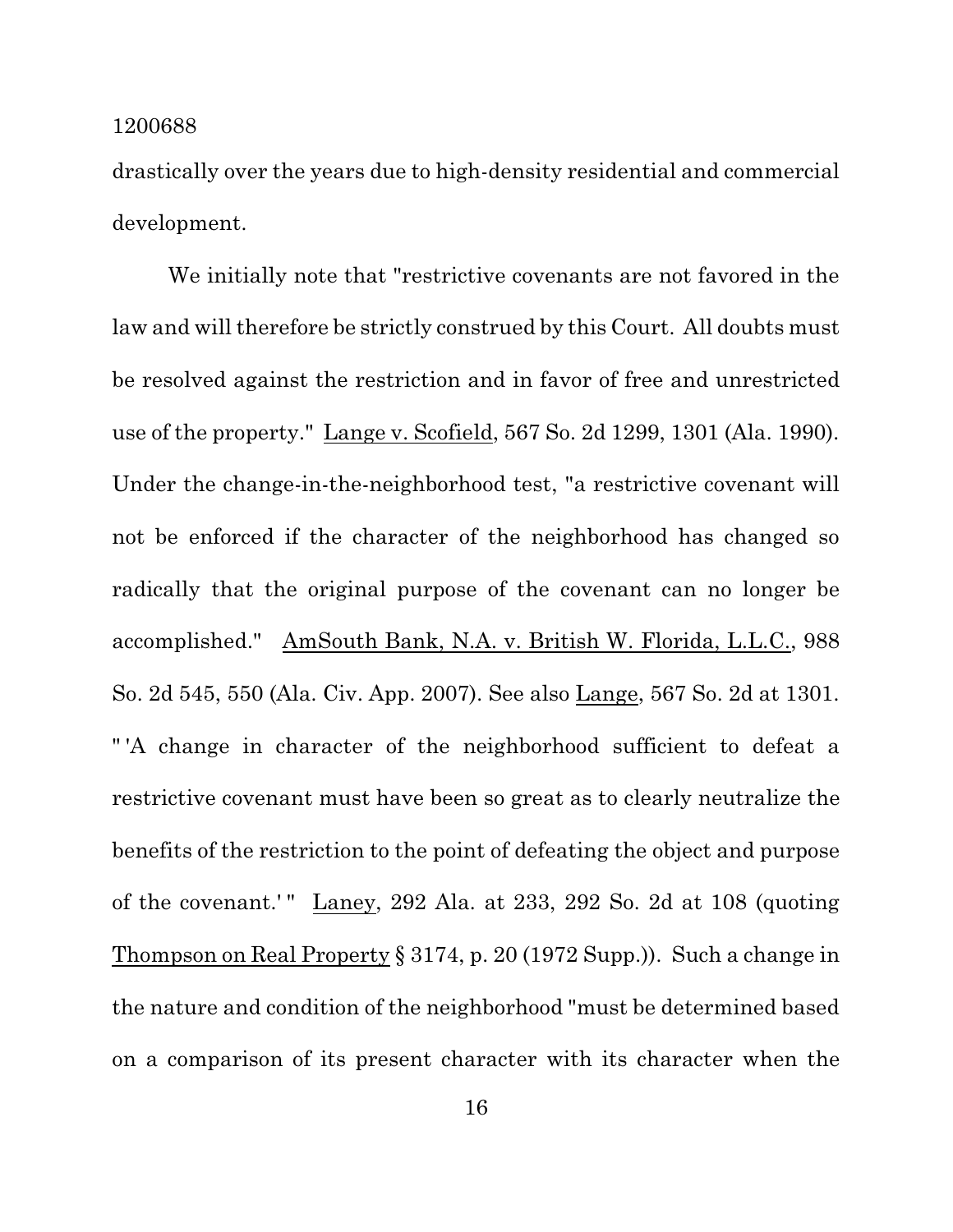restrictive covenants were created ...." AmSouth Bank, 988 So. 2d at 551. When the original purposes of the covenants can be effectuated, changes outside the restricted area should not be allowed to defeat the purposes of the restriction. Laney, 292 Ala. at 233, 292 So. 2d at 108 (citing Centers, Inc. v. Gilliland, 285 Ala. 593, 596, 234 So. 2d 883, 886 (1970). The burden of proof is on the party seeking to remove the restrictive covenants pursuant to the "change-in-the-neighborhood" test. Laney, supra.

In reaching its conclusion that the restrictive covenants continue to encumber the properties in question and may be enforced by either party against the property of the other, the circuit court reasoned as follows:

"[I]n Maxwell v. Boyd, 66 So. 3d 257, 258 (Ala. Civ. App. 2010), a property owner sought injunctive relief against an adjacent property owner with respect to construction of a garage based on a setback in a restrictive covenant. The restriction did not apply to other lots but rather only to the Maxwell's and the Boyd's lots -- the lots in question at trial. In addressing the claim that the restrictive covenant should be equitably removed based on the changes to the lots across from the property at issue, the court held that 'the homes across the street from the [lots at issue] are not subject to the restrictions contained in the covenant document, and, thus, under Laney, are not material to the change-in-conditions inquiry.' Id. (citing Laney v. Early, [292 Ala. 227,] 292 So. 2d 103 (Ala. 1974)).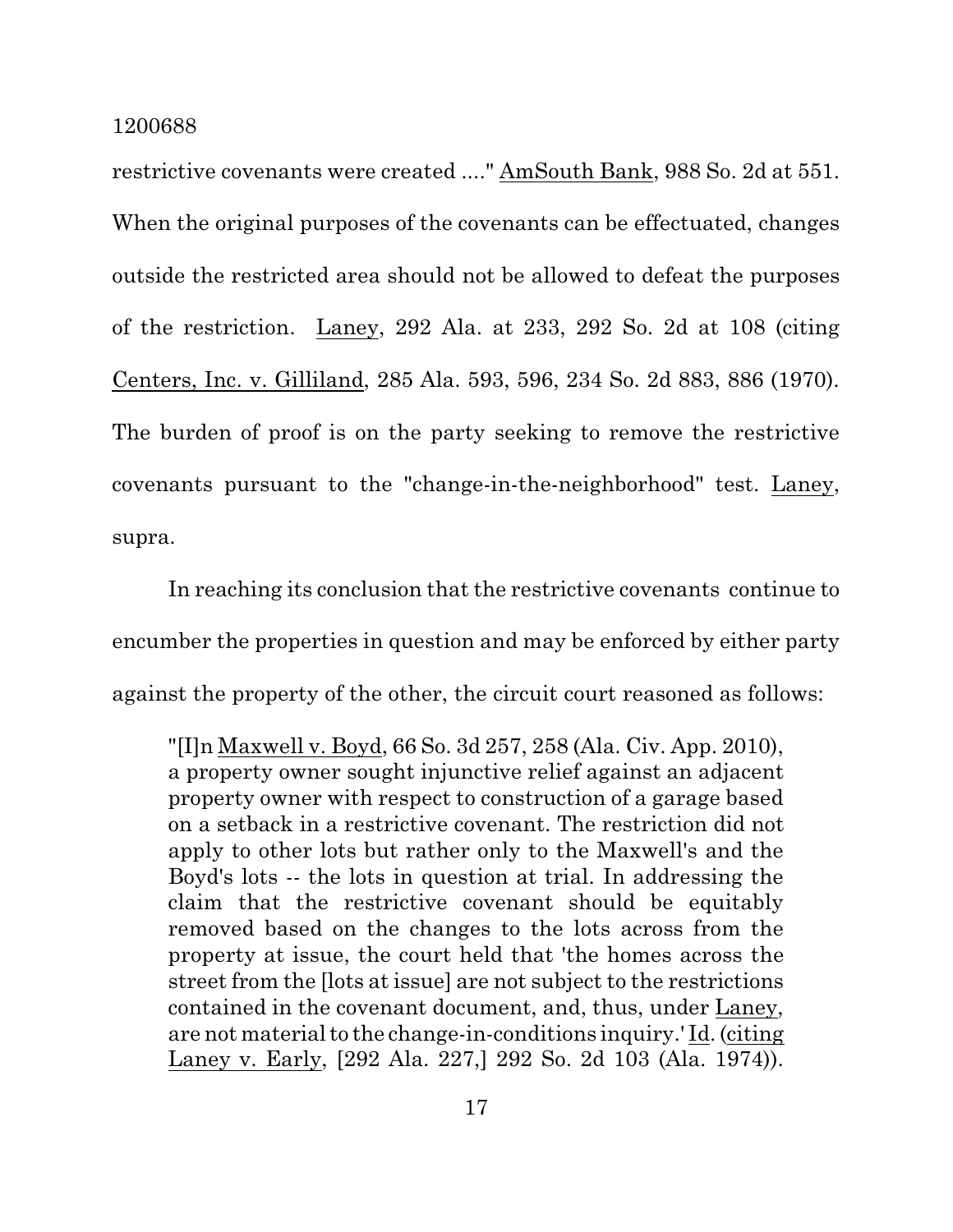Even though the property across the street had changed its character, it was irrelevant to how the character of the Maxwell's and the Boyd's lots had changed. Id. The court also noted that, '[t]o the extent that Laney may conflict with AmSouth Bank[, N.A. v. British W. Florida, L.L.C., 988 So. 2d 545 (Ala. Civ. App. 2007),] or any other case decided by this court as to the pertinent geographic scope of the changed conditions to be considered, we are, of course, bound by Laney.' Id. at 263, n.5.

"To contrast, in AmSouth Bank v. British West Florida, L.L.C., the bank sought to enforce the restrictions applied to nine single dwelling beach front lots which had become surrounded by hotels, condominiums, and other commercial structures. 988 So. 2d at 548. When the restrictions were applied between 1955 and 1967, the area surrounding the nine lots was bare, with no commercial structures within a few miles of the lots. Id. Such structures were built in the surrounding area on unrestricted lots after 1979. Id. Because the defendants failed to argue to the contrary, the court defined the neighborhood as a two mile stretch of road where the nine lots were situated somewhere in the middle as opposed to strictly the restricted properties. Id. at 551. In arguing that the character of the neighborhood had not changed, the defendants failed to cite 'any legal authority holding that a change in the use of the property subject to the restrictive covenants must have occurred in order to satisfy the requirements of the change-in-the-neighborhood test.' Id. at 552. As a result, because of the court's definition of [the] neighborhood as a two mile strip along a busy highway, and because the defendants cited no proposition of law stating that the change must have occurred within the restricted area, the court held that the restrictions were no longer enforceable. Id. at 554.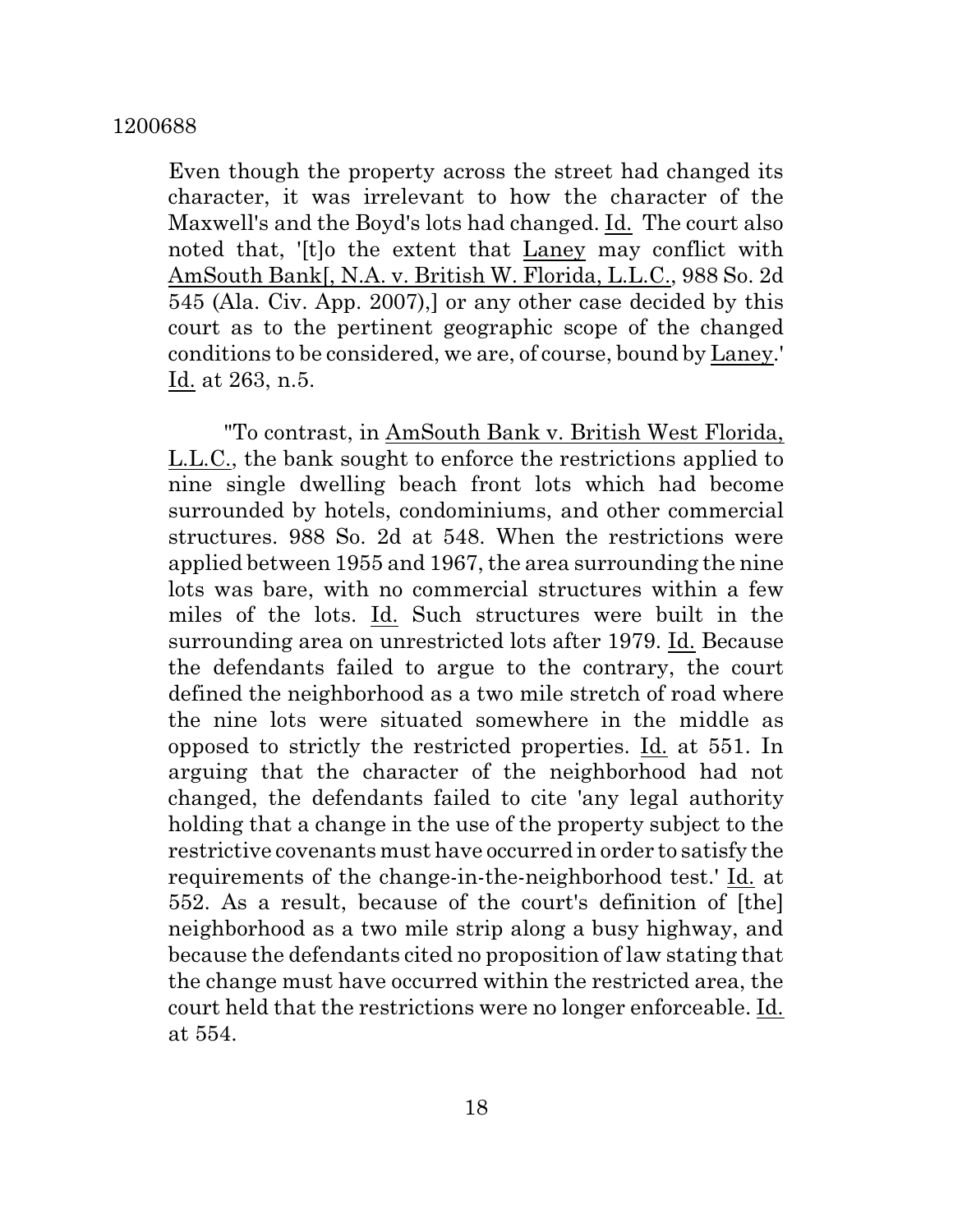"In the case at hand, the Delongchamp and Capitol Farmers [Market] Parcels abut one another with both properties abutted by high density residential areas to their North and South. The Capitol Farmers [Market] and Delongchamp Parcels have a restrictive covenant placed against them forbidding the sale or splitting up of the property into parcels of less than five acres, among other restrictions. Under Lange [v. Scofield, 567 So. 2d 1299 (Ala. 1990),] and its progeny, in order to terminate the restrictive covenant for a change in the neighborhood's condition, the neighborhood must have changed so radically that the original purpose of the covenant can no longer be accomplished. Moreover, any changes outside the restricted area are immaterial in defeating the purpose of the restriction. The present restriction encumbered both the Delongchamp Parcel and the Capitol Farmers [Market] Parcel and the Southern Guaranty property dating back to 1982. The changes to the property nearby are primarily the addition of high-density residential subdivisions to the North and South of the properties in question, but not on the properties themselves. Under Laney and Centers[, Inc. v. Gilliland , 285 Ala. 593, 234 So. 2d 883 (1970),] any changes to the surrounding property (i.e., the high-density residential subdivisions) cannot serve as a basis for assessing any change in character of the encumbered properties. The character of both restricted properties has not changed since the restriction was placed on the properties in 1982. Given that the character of the restricted properties has not changed, it cannot be said that the conditions of the property have changed to such a significant degree that enforcing the restriction defeats the purpose of the restrictions. Furthermore, Cindy Delongchamp stated in her affidavit that she relied upon the restrictive covenant and the benefits it brought when purchasing the property in 200[3]. Because Delongchamp was led to buy the property, at least in part, by reason of the restrictive covenant, she should be entitled to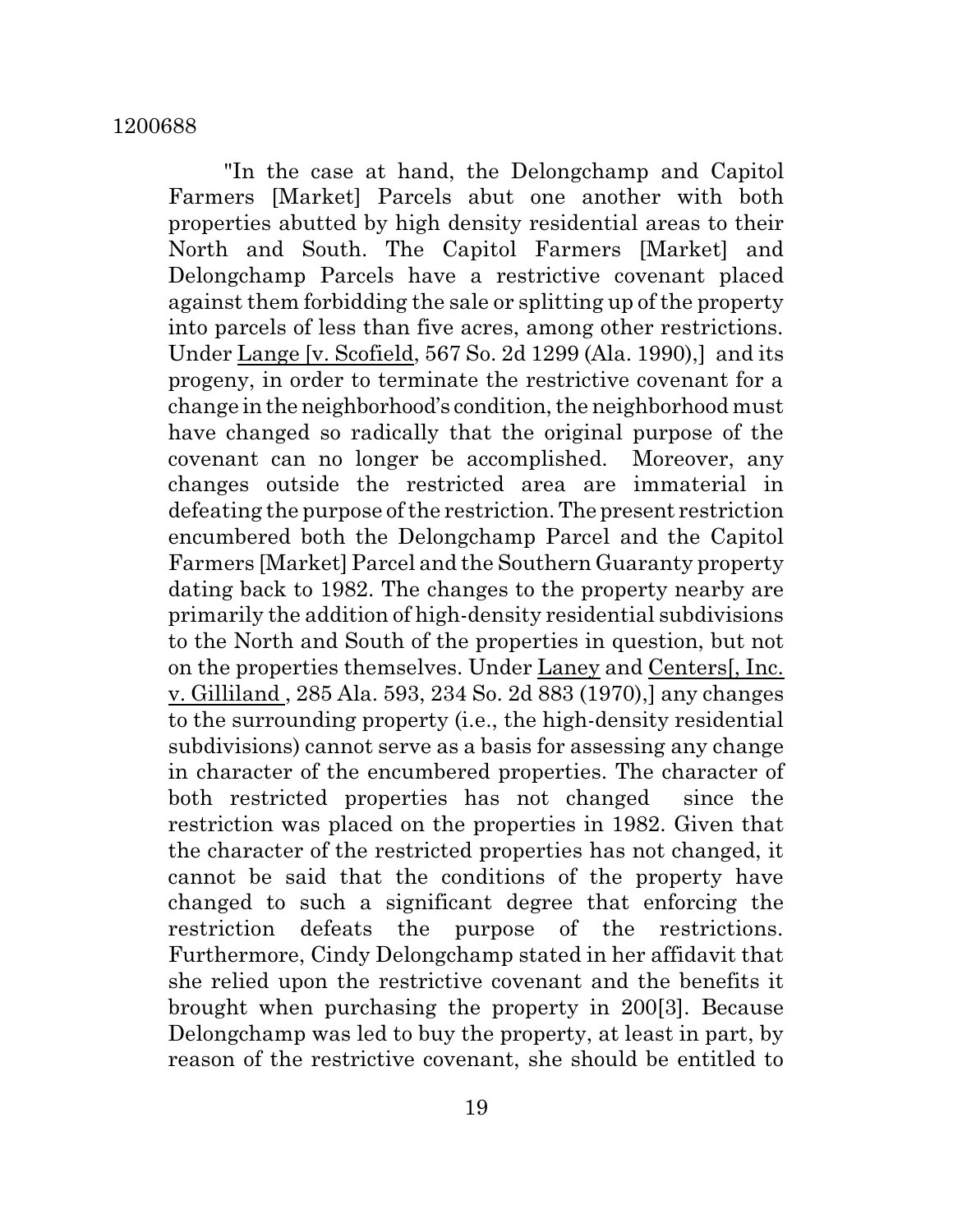have her property 'preserved for the purpose for which [she] purchased it.' Gilliland, [285 Ala. at 596,] 234 So. 2d at 886.

"Although the Capitol Farmers [Market] Parcel holders have relied on AmSouth Bank, their reliance is misplaced. As stated in Maxwell, 'to the extent that Laney may conflict with AmSouth Bank or any other case decided by this court as to the pertinent geographic scope of the changed conditions to be considered, we are, of course, bound by Laney.' 66 So. 3d at 262, n.5. Because Laney is the controlling law rather than AmSouth, only changes to the restricted properties can serve as a basis for changes in the neighborhood. Therefore, the changes in the use of properties in the vicinity of the Delongchamp Parcel and Capitol Farmers [Market] Parcel cannot serve as a basis for changing conditions to the neighborhood.

"For a restrictive covenant to be unenforceable, the character of the property must have changed so much that the purpose of the covenant is rendered ineffective. Additionally, surrounding property which is not subject to the restriction cannot serve as a basis for a change in character. Furthermore, if an individual purchased the property based on the restriction then they are entitled to enjoy the property maintained in the manner in which it was purchased. Presently, the property within a one mile radius has changed, but the restricted property itself has not changed in character since the restriction was placed on the property. As such, the changes to the surrounding area will not serve as a basis for changes to the restricted property. Finally, Delongchamp stated that she purchased the property relying on the restrictive covenant. Delongchamp is entitled to keep her property in the manner and subject to the terms, conditions and restrictions burdening and benefitting the Delongchamp Parcel.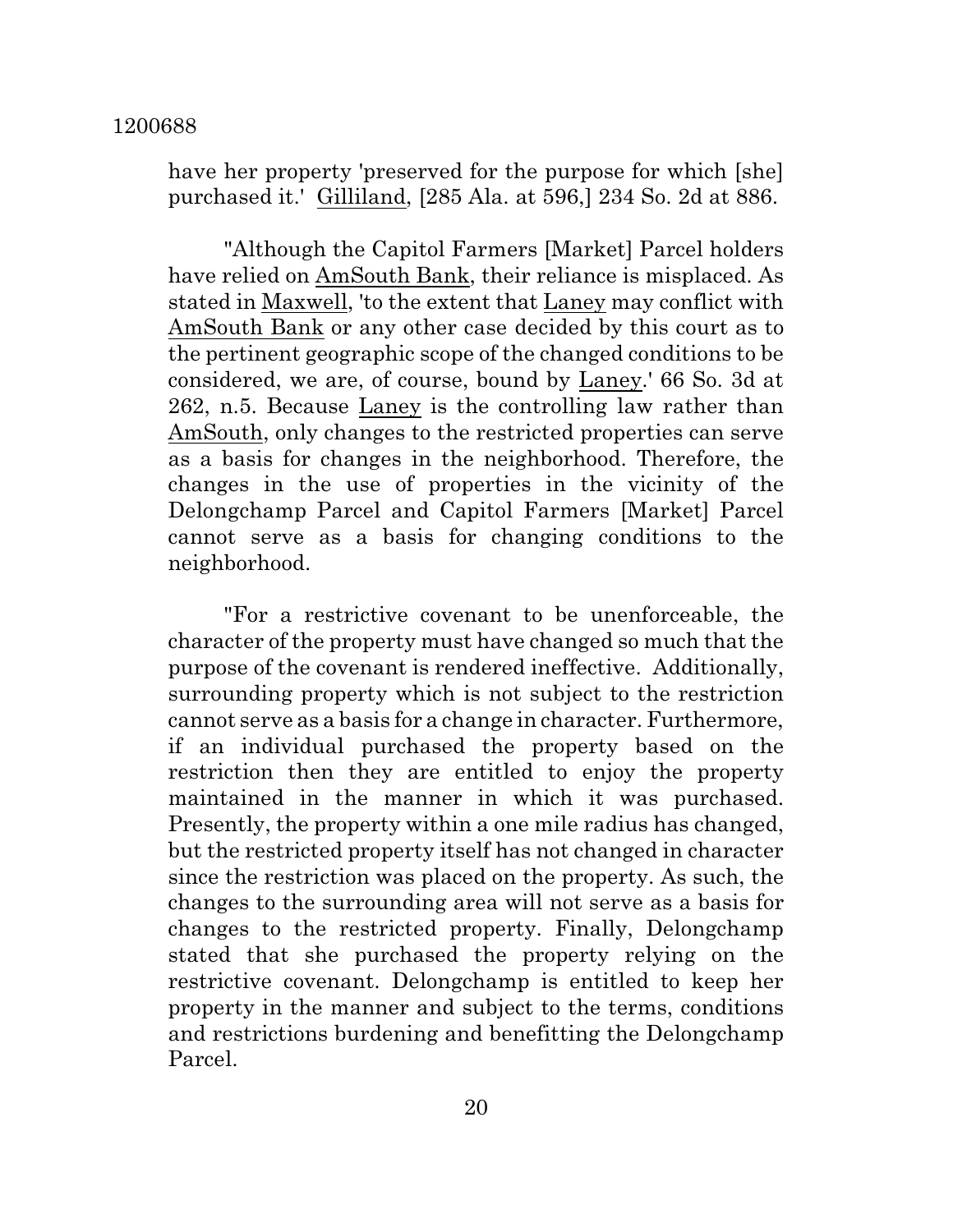"Because the conditions of the restricted properties in question have not changed so drastically that the benefits of the restriction are neutralized; because the changes to the surrounding area have no basis in defeating the purpose for a restriction; and because Delongchamp relied on the benefits of the restrictive covenant and is entitled to enjoyment of those benefits, this court finds that the terms and restrictive covenants contained in the [1982] Declaration remain effective against the Capitol Farmers [Market] Parcel and the Delongchamp Parcel."

Capitol Farmers Market again relies on AmSouth Bank and argues that, because there have been "drastic" changes to the area within a onemile radius of the restricted properties at issue, the restrictive covenants are unenforceable and it should be relieved from the burdens of the restrictive covenants. At issue in AmSouth Bank were nine contiguous beachfront lots that were restricted in use to only single-family dwellings. The westernmost lot abutted a parcel of property on which British West Florida, L.L.C. ("BWF"), was building a condominium complex. The easternmost lot abutted a parcel of property on which a hotel was located. The evidence indicated that, since 1979, the area within a one-mile radius of the nine lots had become a major resort and tourist area and over 2,000 hotel and condominium units had been constructed within that one-mile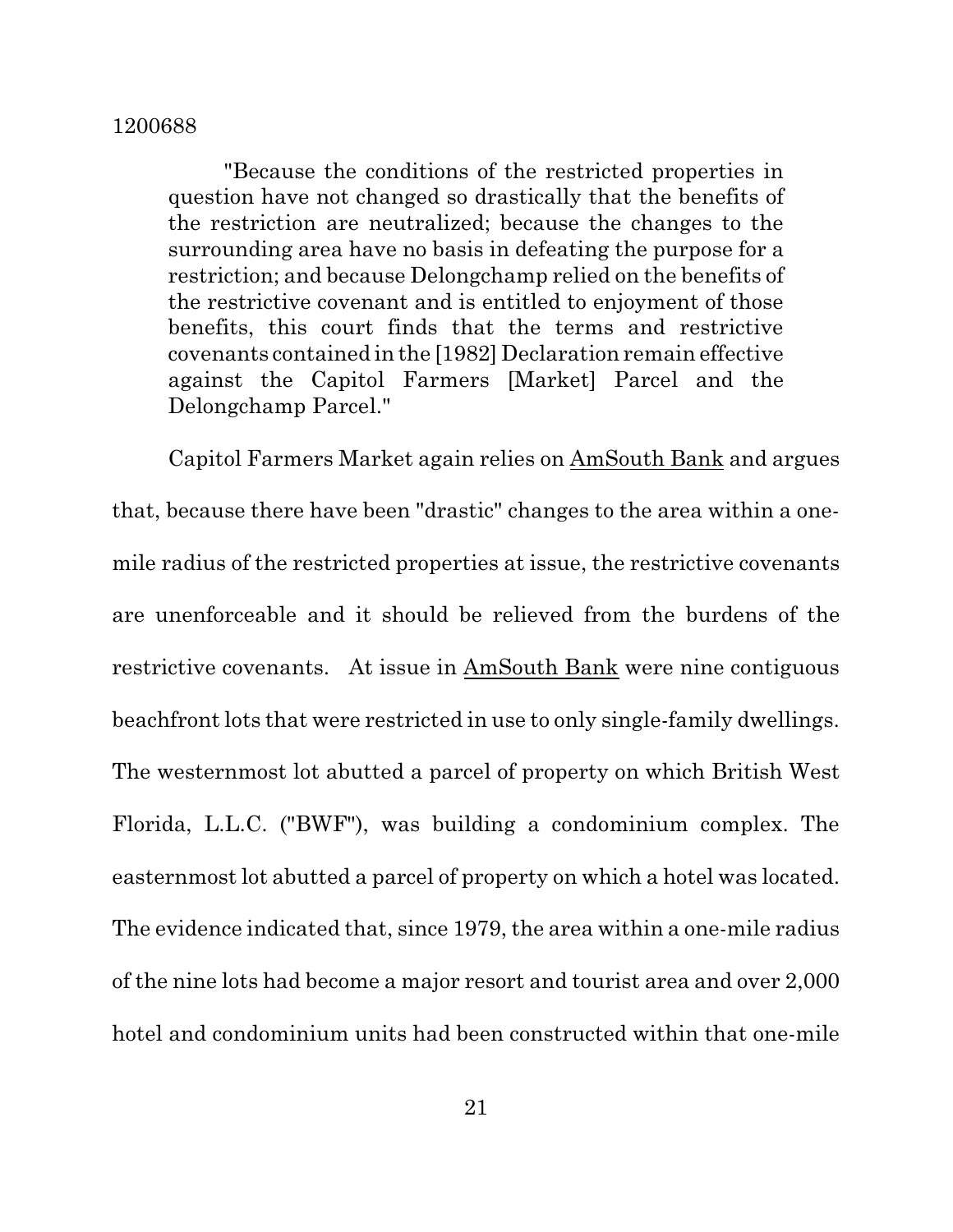radius. The beachfront within that one-mile radius was dominated by multistory hotels and condominiums, and very fewsingle-family dwellings remained in the area. Two of the owners of the burdened beachfront lots testified at trial that the influx of people and traffic since 1979 had adversely affected their ability to enjoy their property. Those owners stated that strangers frequently trespassed on their property and that they had to deal with the increased traffic in the area resulting from the construction of the 2,000 hotel and condominium units nearby. Another owner of one of the burdened beachfront lots testified that the construction of condominiums on the beachfront and the influx of large numbers of people had drastically changed the beachfront in the area, although he admitted that the changes had not made it physically impossible to use the nine beachfront lots for single-family dwellings.

All the owners of the burdened beachfront lots entered into contracts with BWF to sell the nine lots to BWF, which planned to build two multistory condominiums on the lots. BWF's obligation to purchase the nine lots was contingent on an adjudication that the restrictive covenants limiting the use of the lots to single-family dwellings were unenforceable.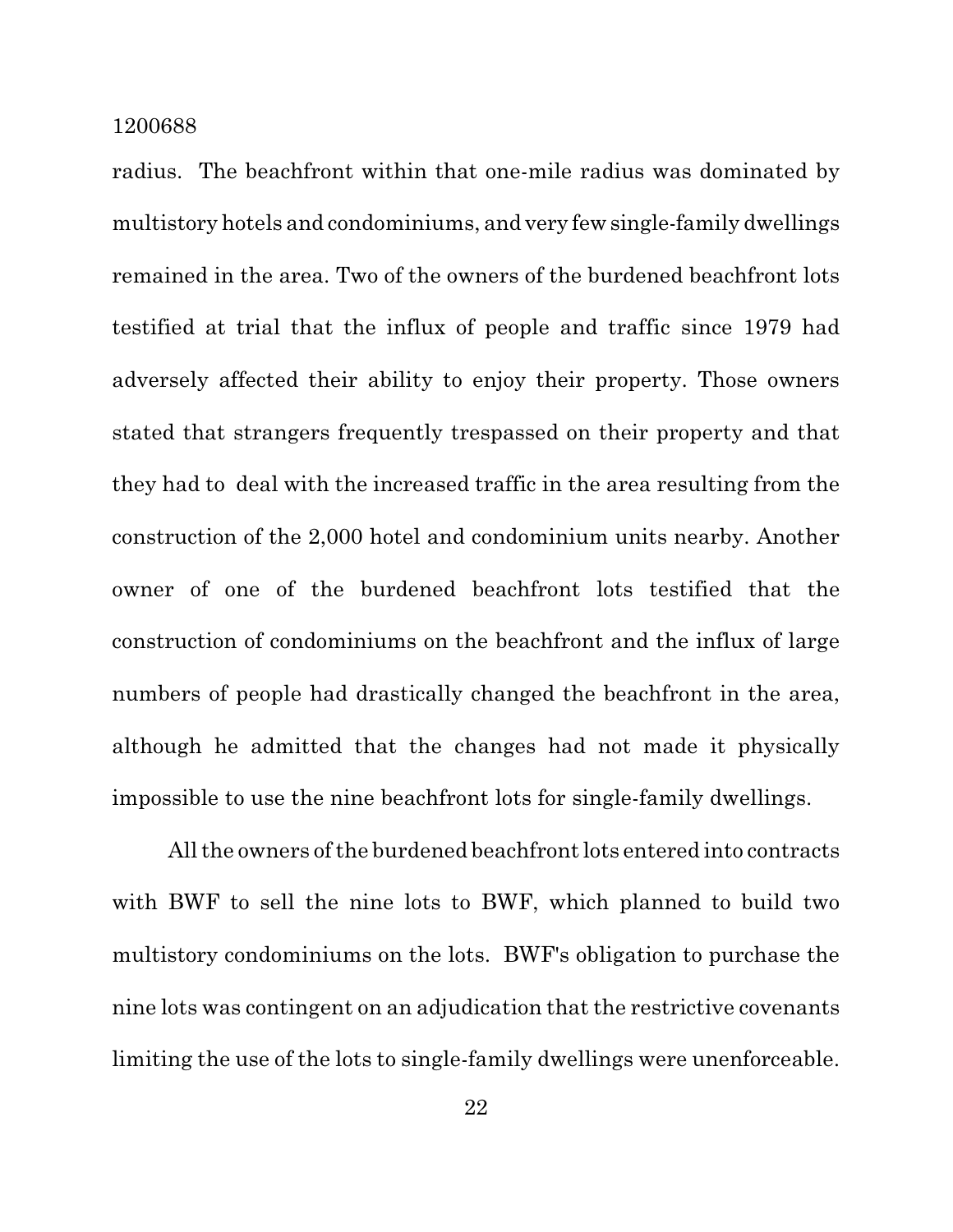The owners of the burdened beachfront lots and BWF sued a number of defendants that had an ownership interest in the surrounding properties that benefited from the restrictive covenants, seeking a judgment declaring the restrictive covenants unenforceable. The trial court concluded that the restrictive covenants should be declared unenforceable on the basis that there had been a change in neighborhood.

In affirming the trial court's judgment, the Court of Civil Appeals stated:

"The defendants first argue that the trial judge erred in concluding that the evidence met the requirements of the change-in-the-neighborhood test because, they say, the evidence indicated that there has been very little change in the neighborhood. In support of that argument, the defendants point out that the Island House Hotel immediately east of the nine lots; the commercial marina, boat-storage facility, and small shopping center directly across Highway 182 from the Island House Hotel; and the church and gas station directly across Highway 182 from the nine lots have all been in their present locations since 1992 and that the subdivision has been in its location north of the church and the gas station 'for decades.' However, this argument ignores the fact that the Island House Hotel, the commercial marina, the boat-storage facility, the small shopping center, the church, and the gas station themselves constitute a change in the neighborhood that has occurred since the restrictive covenants were created in the 1950s and the 1960s -- the parcels of land now occupied by the Island House Hotel, the commercial marina, the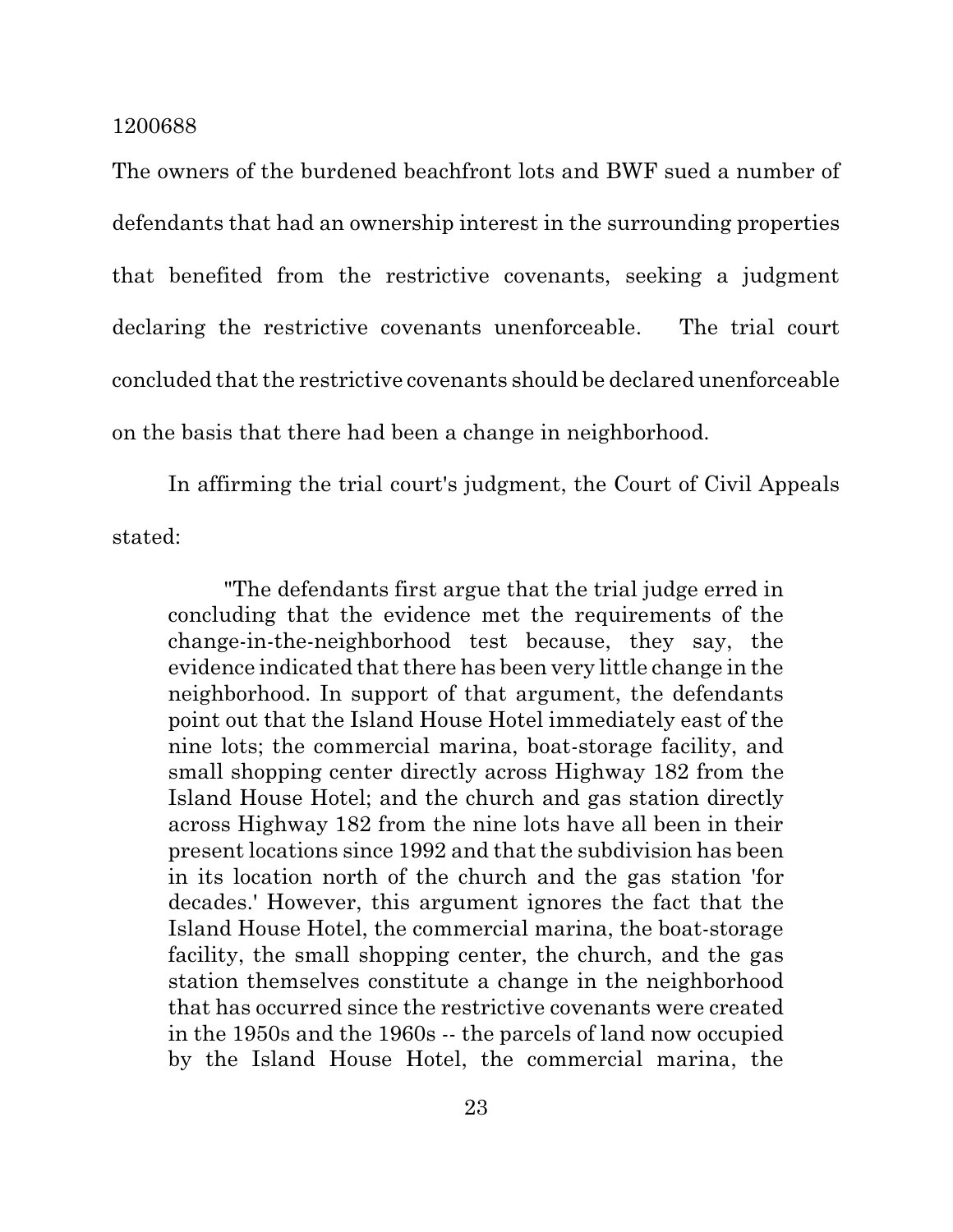boat-storage facility, the small shopping center, the church, and the gas station were either vacant or devoted to single-family dwellings when the restrictive covenants were created. The change in the character of the neighborhood must be determined based on a comparison of its present character with its character when the restrictive covenants were created in the 1950s and the 1960s rather than its character in 1992. See Johnson v. H.J. Realty, 698 So. 2d 781, 784 (Ala. Civ. App. 1997) ('[W]e conclude that the trial court did not err in finding that fundamental and substantial changes had occurred since the restrictive covenants were originally imposed on the property.' (emphasis added)).

"Moreover, the defendants' argumentignores the drastic changes in the use of the other land located within a one-mile radius of the nine lots, such as the construction of over 2,000 hotel and condominium units on the beachfront and the establishment of numerous commercial establishments along Highway 182. In Johnson v. H.J. Realty, this court affirmed a trial court's judgment declaring restrictive covenants unenforceable under the change-in-the-neighborhood test when the trial court considered changes within a one-mile radius of the property that was subject to the restrictive covenants. 698 So. 2d at 784. Accordingly, we find no merit in the defendants' first argument.

"The defendants also argue that the trial judge erred in concluding that the evidence satisfied the change-in-the-neighborhood test because, they say, there has been no change in the use of the nine lots themselves since the restrict[ive] covenants were created. However, the defendants have not cited any legal authority holding that a change in the use of the property subject to the restrictive covenants must have occurred in order to satisfy the requirements of the change-in-the-neighborhood test. In Johnson v. H.J. Realty,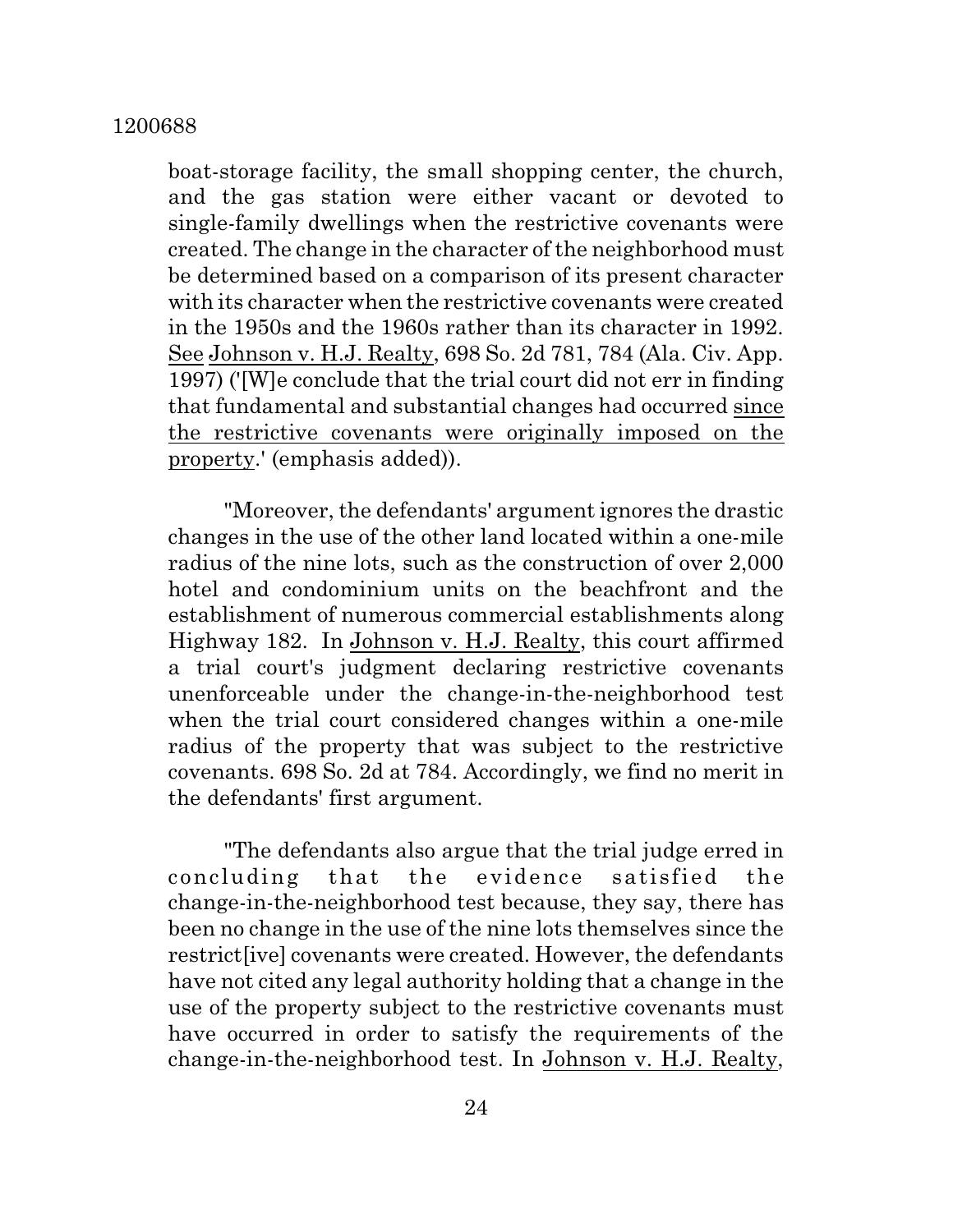this court affirmed a judgment declaring restrictive covenants unenforceable under the change-in-the-neighborhood test in the absence of any change in the use of the property subject to the restrictive covenants. Moreover, to hold that such a change is necessary in order to satisfy the change-in-the-neighborhood test would give the owners of land subject to restrictive covenants an incentive to violate the restrictive covenants."

## AmSouth Bank, 988 So. 2d at 551-52.

Capitol Farmers Market argues that it is clear that since the execution of the 1982 Declaration containing the restrictive covenants at issue in this case, there have been drastic changes to the area within a one-mile radius of the subject properties. When the restrictive covenants were first implemented, the surrounding neighborhood consisted of farmland or large estate lots. Although the original developers sought to preserve the complexion of the lots by requiring lots of five or more acres, the rapid growth in the area forced a change in the neighborhood. Capitol Farmers Market points to evidence contained in the record indicating that at least 910 single-family residential lots comprising substantially less than five acres have been built in the surrounding area since the implementation of the covenants in 1982. There have also been numerous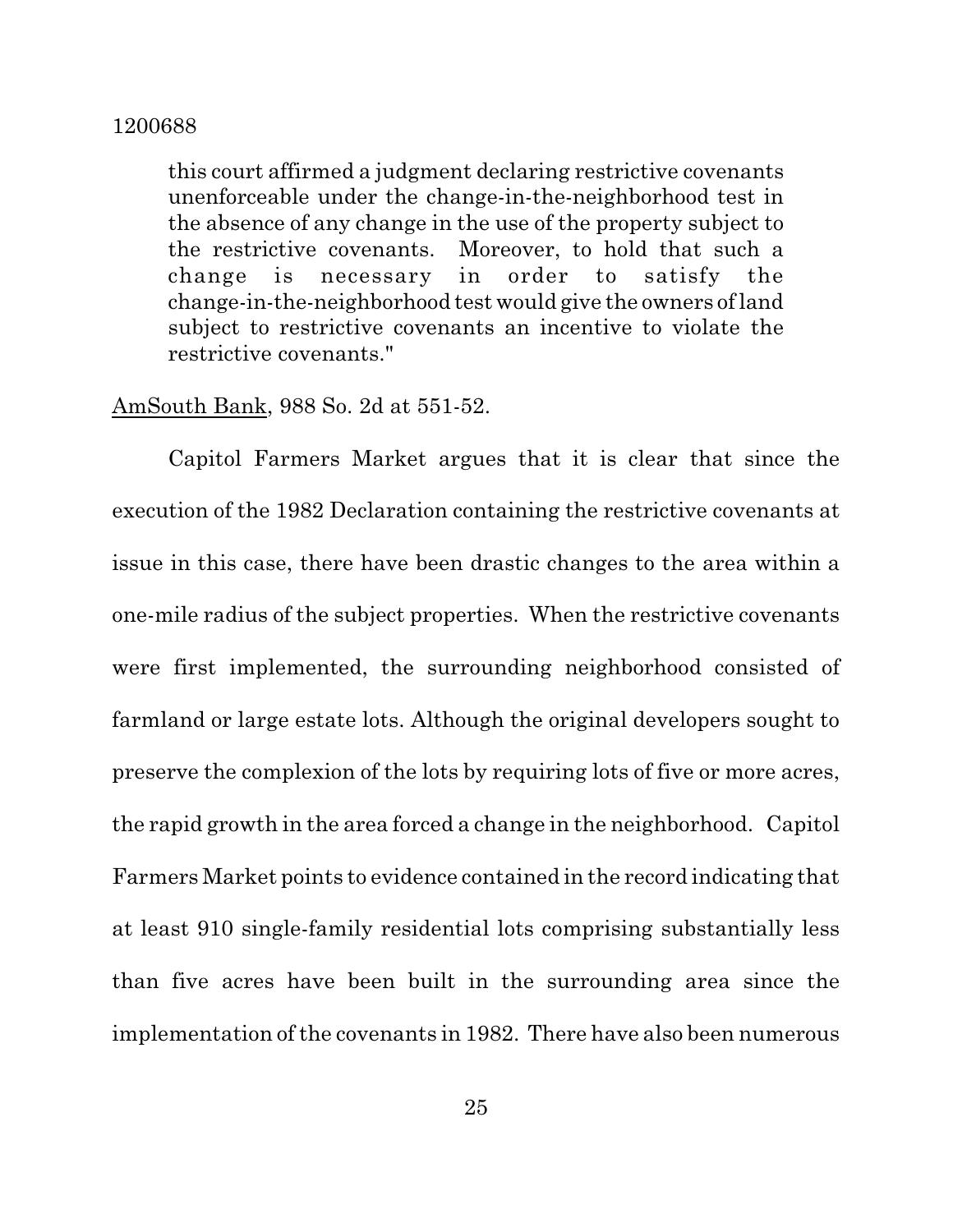commercial lots, retail developments, office parks, malls, and high-density apartments constructed in the area since the implementation of the restrictive covenants. Capitol Farmers Market states that the subdivision containing less than five-acre lots that it proposes would be more consistent with the character of the surrounding area than the current use of its property as a large undeveloped tract of land. Capitol Farmers Market argues that, because of the dramatic change in the surrounding area, the circuit court erred in failing to find the restrictive covenants unenforceable in this case. We disagree.

The evidence indicates that substantial residential and commercial growth has taken place within a one-mile radius of the subject properties, causing the character of the area to change considerably since 1982. The changes to nearby properties consist primarily of the addition of high-density residential subdivisions and commercial properties to the north of the subject properties. Frank Garrett, Capitol Farmers Market's own expert, testified that the properties located to the west, south, and east of the subject properties had not changed in character since 1982. Evidence was presented indicating that single-family dwellings on lots of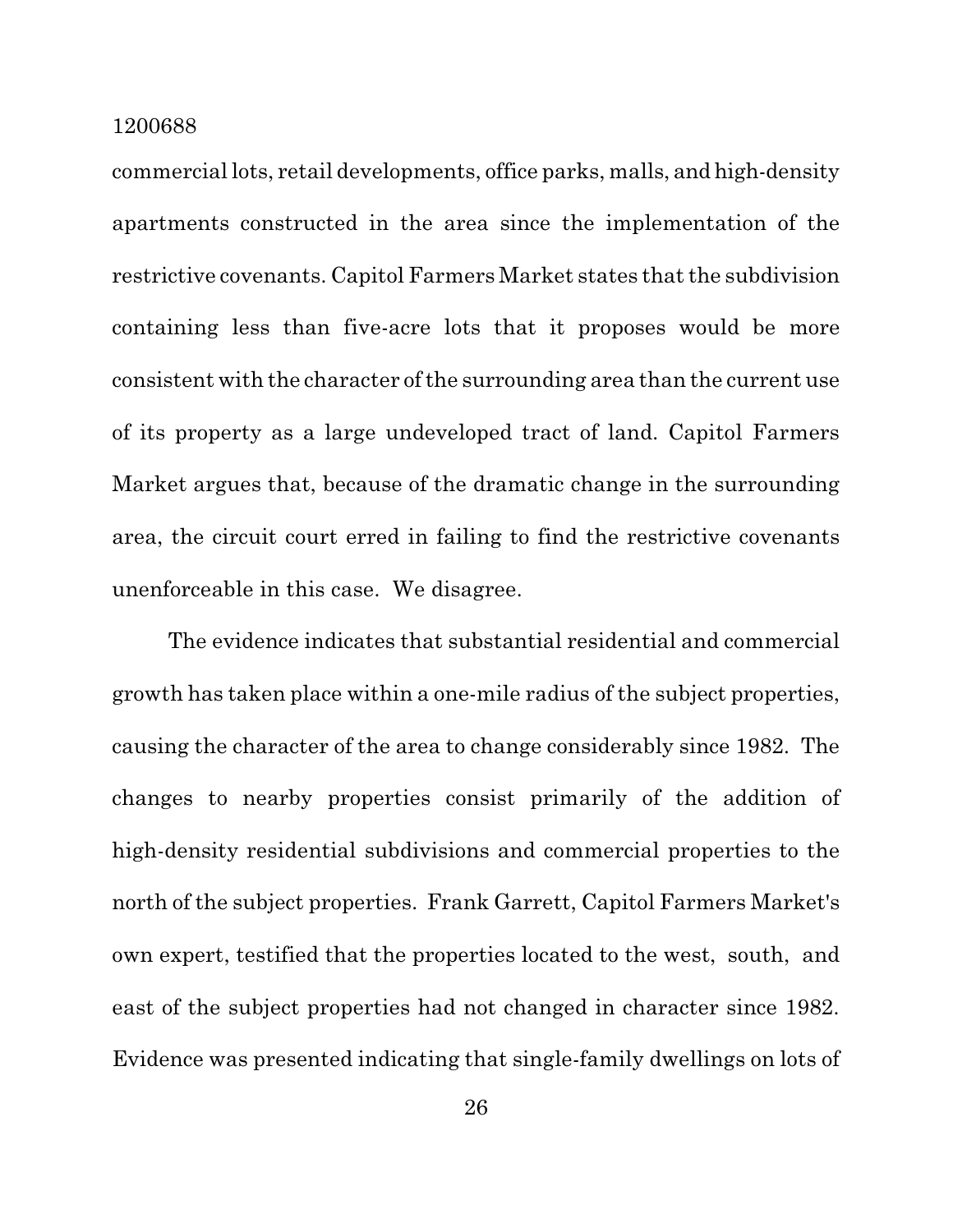five acres or more still existed less than a half mile from the subject properties. No evidence was presented indicating that the Delongchamp or Capitol Farmers Market properties themselves had changed in character. Garrett further testified that nothing had changed in the area that would prevent the requirement that lots contain a minimum of five acres from being complied with.

James Monk, a licensed land surveyor, completed a survey of the subject properties. Monk testified that there had been no changes to the subject properties since 1982. Monk further testified that the purpose of the restrictive covenants can be complied with on the subject properties.

Because the properties to the west, south, and east of the subject properties, and the subject properties themselves, have remained unchanged since 1982, we cannot say that the change in the character of the property to the north of the subject properties is " 'so great as to clearly neutralize the benefits of the restriction to the point of defeating the object and purpose of the covenant.'" Laney, 292 Ala. at 233, 292 So. 2d at 108 (quoting Thompson on Real Property § 3174). Further, because the evidence in the record indicates that the character of the subject